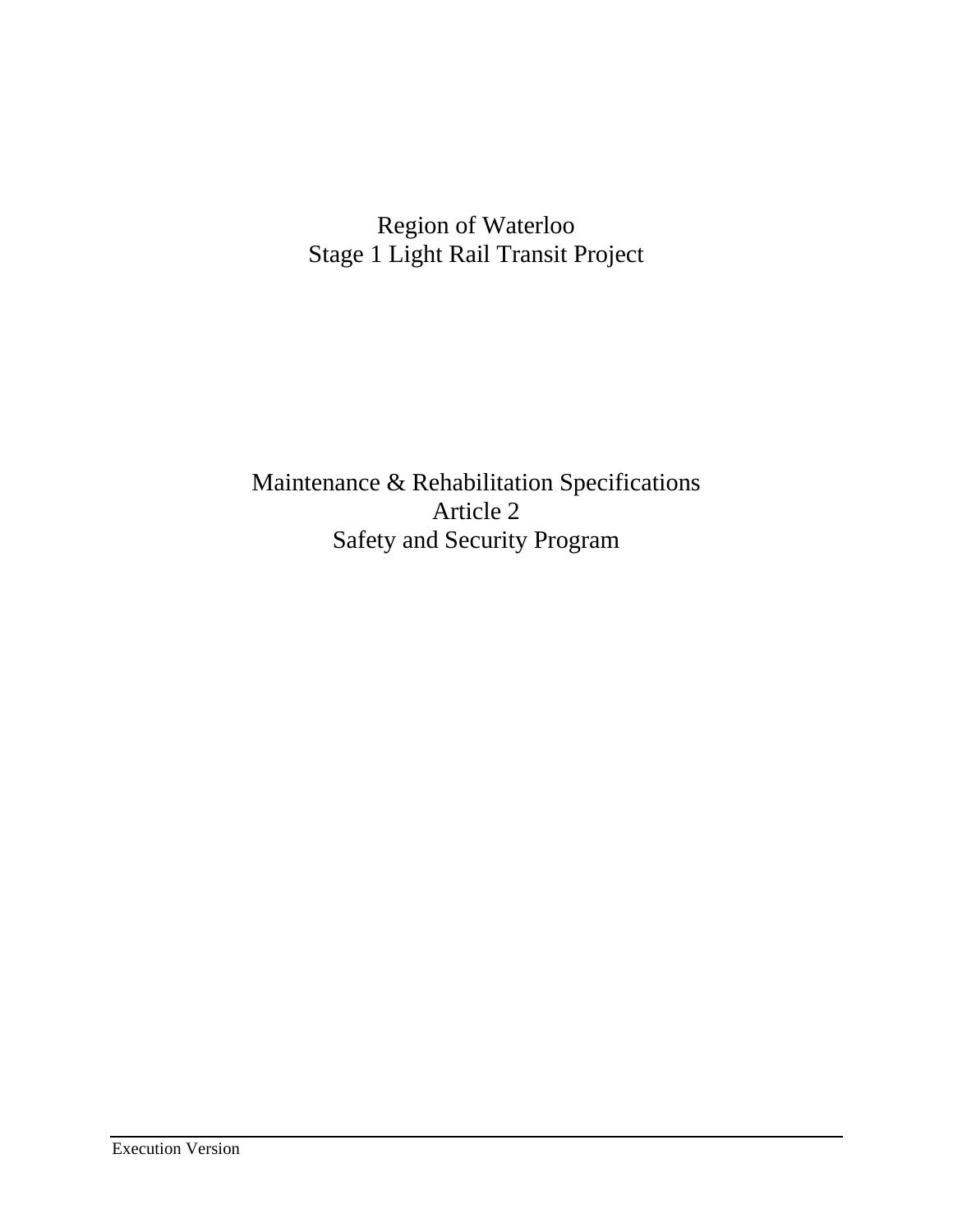## **Table of Contents**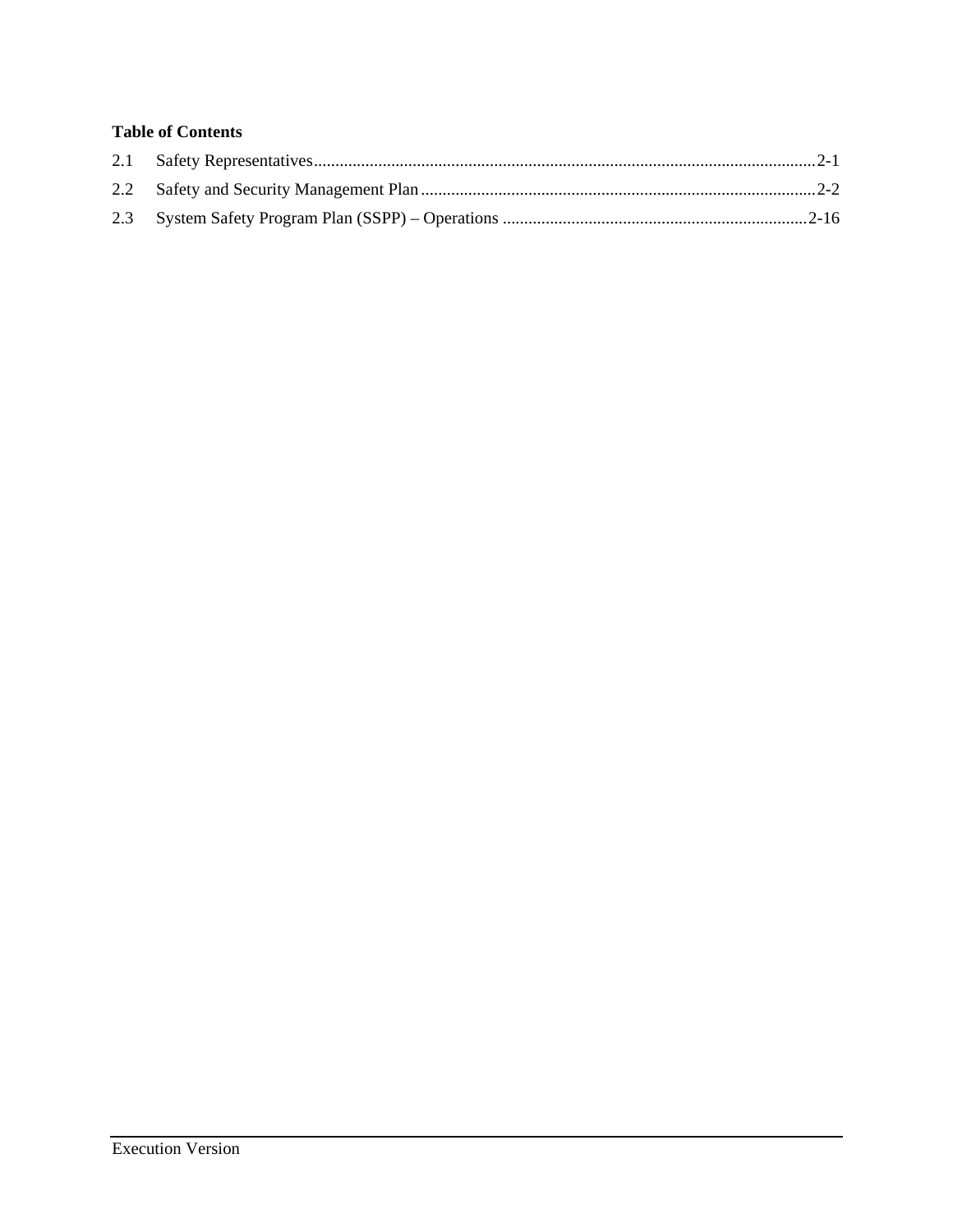### **ARTICLE 2 SAFETY AND SECURITY PROGRAM**

#### **2.1 Safety Representatives**

- (a) Safety Coordinator Region
	- (i) The Region will designate a "Safety Coordinator" who will coordinate safety related matters with Project Co's Safety Manager. The Safety Coordinator shall also audit the status of LRT System activities, assist in the coordination of emergency preparedness plans and other procedures, and assist with Code compliance. The Safety Coordinator will audit the safety activities that are constructively integrated with the LRT System. The Safety Coordinator will coordinate the safety related activities within the Region to assist Project Co in the resolution of certain hazards. The Safety Coordinator's responsibility shall be to promote the safety of all persons (Project Co staff, subcontractors, Region staff, the public at large, etc.). The Safety Coordinator will audit Project Co's Work, but these audit activities do not relieve Project Co's responsibilities to ensure safety activities are integrated into all Project construction and test activities, prerevenue testing and training, and revenue service.
	- (ii) The Safety Coordinator will participate in the basic design review process. In this capacity, the Safety Coordinator will review Project Co's designs for system safety compliance, perform audits and assist in the identification of new or continuing hazards.
	- (iii) The Safety Coordinator will participate in the performance Verification, Test, Acceptance and Commissioning (VTAC) process. In this capacity, the Safety Coordinator will review the System Verification and Demonstration Plan and witness testing related to safety to promote the elimination of hazards and to promote the goal that a safe LRT System operation is attained.
	- (iv) The Safety Coordinator will participate on the Safety and Security Certification Review Team (SSCRT) to audit whether the Safety and Security Certification Process is proceeding in accordance with the Safety and Security Certification Plan and the safety verification and certification procedures.
	- (v) The Safety Coordinator's activities will continue after the LRT System is in revenue service and include periodic review of safety problems encountered, assistance in resolution of such problems and establishment of corrective measures, including changes in design features, operating procedures and additional training as required.
- (b) Safety Manager Project Co
	- (i) Project Co shall designate, at the highest levels of its organization, a Safety Manager with complete responsibility and authority over all aspects of the Project and LRT System safety throughout the Operations Term and Maintenance and Rehabilitation Term. The Safety Manager shall have absolute authority to order the cessation of construction and rail operations in the event of an unsafe condition is determined to exist. For greater clarify, should Project Co shall remain responsible for safety programs and procedures associated with its Maintenance and Rehabilitation efforts of the systems fixed facilities and vehicles should the Region opt to change the operations provider at the end of the 10 year initial Operations Term or any time thereafter in accordance with the Project

#### **Confidential – Economic Interests of The Region of Waterloo and Ontario Infrastructure and Lands Corporation**  Page 2-1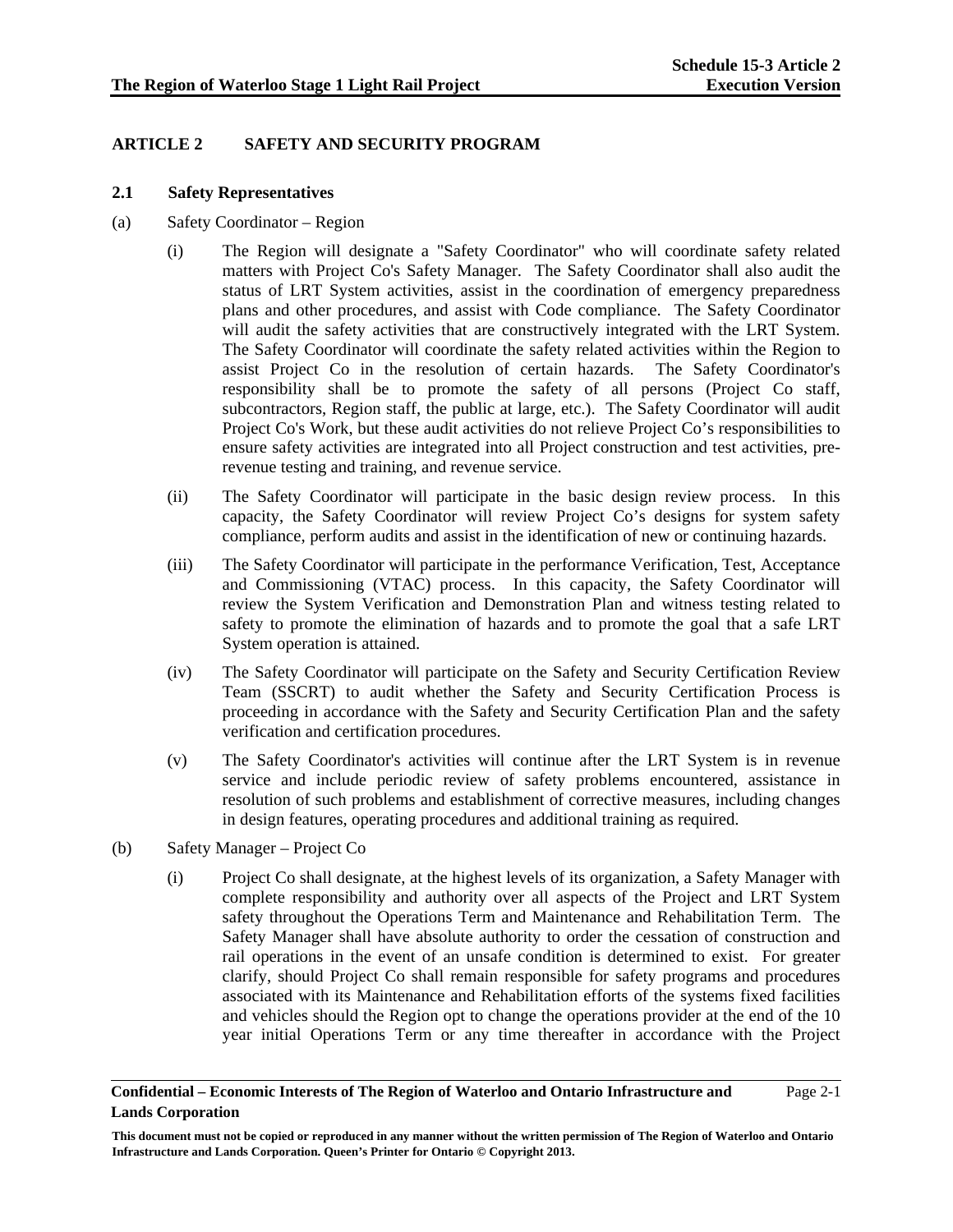Agreement. Should this transition occur in accordance with Schedule 34 – Transition Out Procedure, the Region and Project Co shall cooperate to ensure that system operations are carried out in accordance with the Systems Safety Plan.

- (ii) The Safety Manager shall be designated by Project Co as the sole point of contact with the Region and with external agencies regarding safety related matters. The Safety Manager shall handle all safety inquiries and correspondence. This designated person shall be available during working and non-working hours to provide data and respond to inquiries and incidents as a result of construction activities, testing and pre-revenue service training, and revenue service operations.
- (iii) The Safety Manager will participate in the basic design review process. In this capacity, the Safety Manager will review Project Co's designs for system safety compliance, and identification of new or continuing hazards.
- (iv) The Safety Manager will participate in the performance Verification, Test, Acceptance and Commissioning (VTAC) process. In this capacity, the Safety Manager will oversee the System Verification and Demonstration Plan and witness testing related to safety to eliminate hazards and to ensure that a safe LRT System operation is attained.
- (v) The Safety Manager will participate on the Safety and Security Certification Review Team (SSCRT) to ensure that the Safety and Security Certification Process is proceeding in accordance with the Safety and Security Certification Plan and the safety verification and certification procedures.

#### **2.2 Safety and Security Management Plan**

- (a) Project Co shall develop and implement a program to identify, evaluate, eliminate and mitigate hazards to the public, employees and facilities and equipment. The Program shall consist of a documented Safety and Security Management Plan (SSMP) which includes a management process for planning, identifying, eliminating and resolving hazards, a process for verification and certification prior to revenue service, and a system for timely investigation reporting and analysis of accidents and incidents during construction, during testing and pre-revenue service training, and during service of the LRT System. For greater clarity, the requirements noted in Section 2.2 and 2.3 of this Schedule 15-3, Article 2, apply only to the Design and Construction phase of the project.
- (b) Project Co shall develop the SSMP that incorporates all of the technical and management requirements of the Project Agreement. The SSMP shall comply with all OH&S Act & Regulations, Environment Canada, and shall include interfacing with Federal, Provincial, Region and local Emergency Medical Services (EMS), fire, police, and transportation departments, as well as regulatory and investigative agencies. Safety activities and responsibilities shall be defined for both the construction and pre-revenue operations phases of the Project Agreement.
- (c) The Plan shall be designed to be readily and routinely audited by Project Co, the Region or its representatives, as requested, as well as Federal, Provincial, Region, and local agencies involved in the Project. Project Co shall have complete responsibility for defining and implementing the specific requirements of the SSMP.
- (d) The SSMP shall include and address, at minimum, the following safety and security issues:
	- (i) Safety and security management commitment and philosophy

### **Confidential – Economic Interests of The Region of Waterloo and Ontario Infrastructure and Lands Corporation**

Page 2-2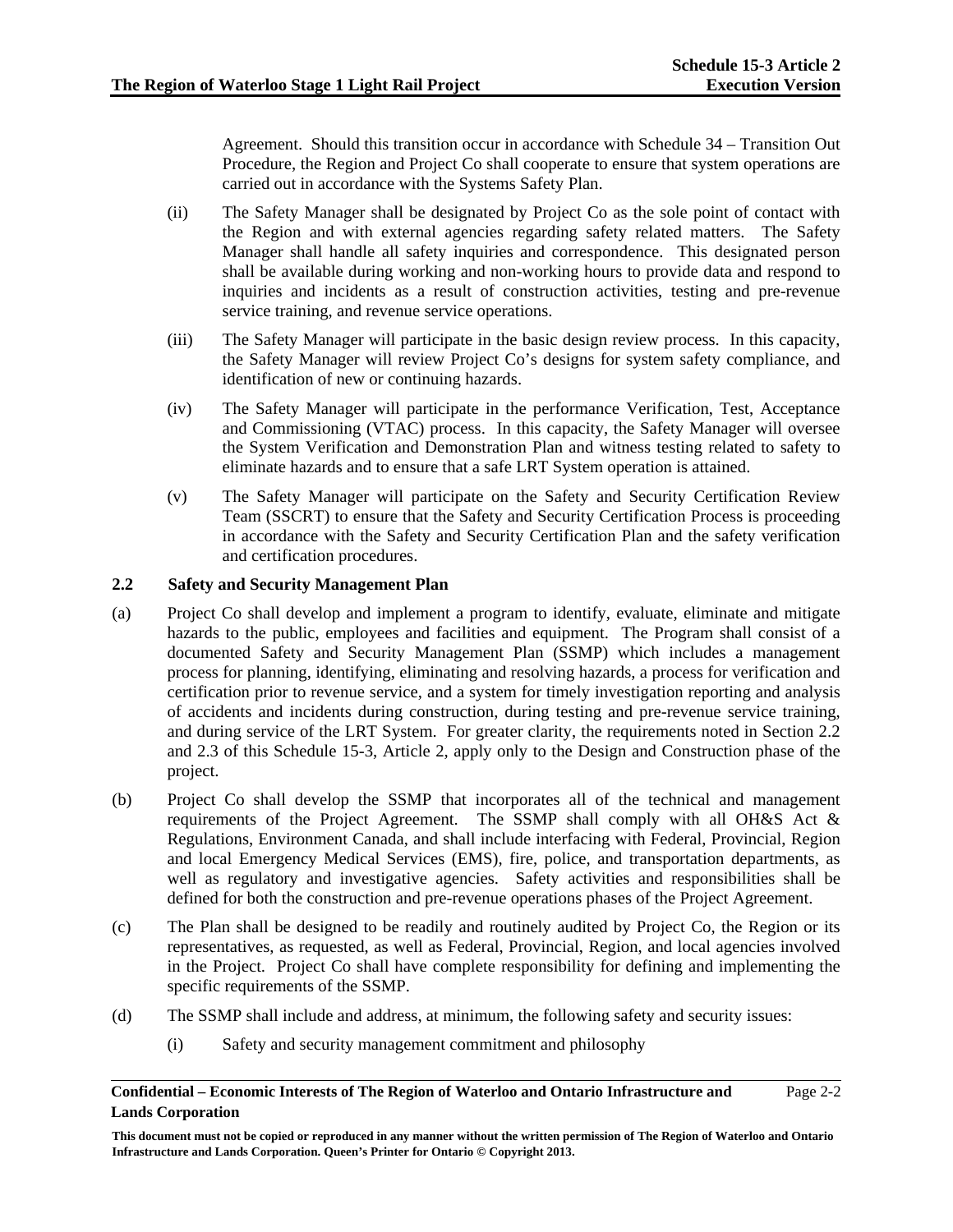- A. The SSMP shall include and address the commitment of Project Co to safety, security, and emergency management begins at the planning and design phases and continues through construction, testing, and start-up phases for the LRT System.
- (ii) Assignment of safety and security responsibilities.
	- A. The Project Co shall assign qualified safety and security personnel who will be responsible for the development and implementation of the Safety and Security Management Plans. The SSMP shall identify each consultants, contractors and subcontractors who are tasked for implementing the Plan, in addition to the Project Co's executive management, that is charged with the responsibility for overseeing the Construction Project safety and security implementation activities.
- (iii) Safety and Security Analysis
	- A. The qualitative safety and security analyses described herein shall be performed, documented, and furnished by Project Co. The Region shall be provided a copy for concurrence as part of the process of auditing Project Co's efforts of incorporating adequate consideration of safety in the design process of the LRT System. The purpose of these analyses shall be to assess each system so visibility of relative safety and security risks is provided.
	- B. Safety Analysis
		- 1. Project Co shall perform a Hazard Analysis (HA) using the APTA Matrix for Hazard Risk Assessment. The HA shall by done in accordance with the FTA "Hazard Analysis Guidelines for Transit Projects" to provide an early assessment of the hazards associated with the concept and design of the Project. The following hazard analysis methods must be used to identify critical areas hazards and to consider hazardous components, interfaces, environmental constraints, as well as operating, maintenance, and emergency procedures:
			- I. Preliminary Hazard Analysis (PHA) provides an early assessment of the hazards associated with a design or concept. The PHA identifies critical areas, hazards and criteria being used, and considers hazardous components, interfaces, environmental constraints, as well as operating, maintenance, and emergency procedures. It may also be used on an operational system for the initial examination of the state of safety. The PHA is primarily used to perform an initial risk assessment and to develop safety-related requirements and specifications early in the design phase.
			- II. Failure Modes and Effects Analysis (FMEA) supports ongoing hazard analysis during final design and construction of Systems by identifying and analyzing possible failures so that appropriate actions are taken to eliminate, minimize, or control hazards. FMEA will provide information to evaluate identified hazards, identify safety critical areas, and alternatives to eliminate or control all

### **Confidential – Economic Interests of The Region of Waterloo and Ontario Infrastructure and Lands Corporation**

**This document must not be copied or reproduced in any manner without the written permission of The Region of Waterloo and Ontario Infrastructure and Lands Corporation. Queen's Printer for Ontario © Copyright 2013.**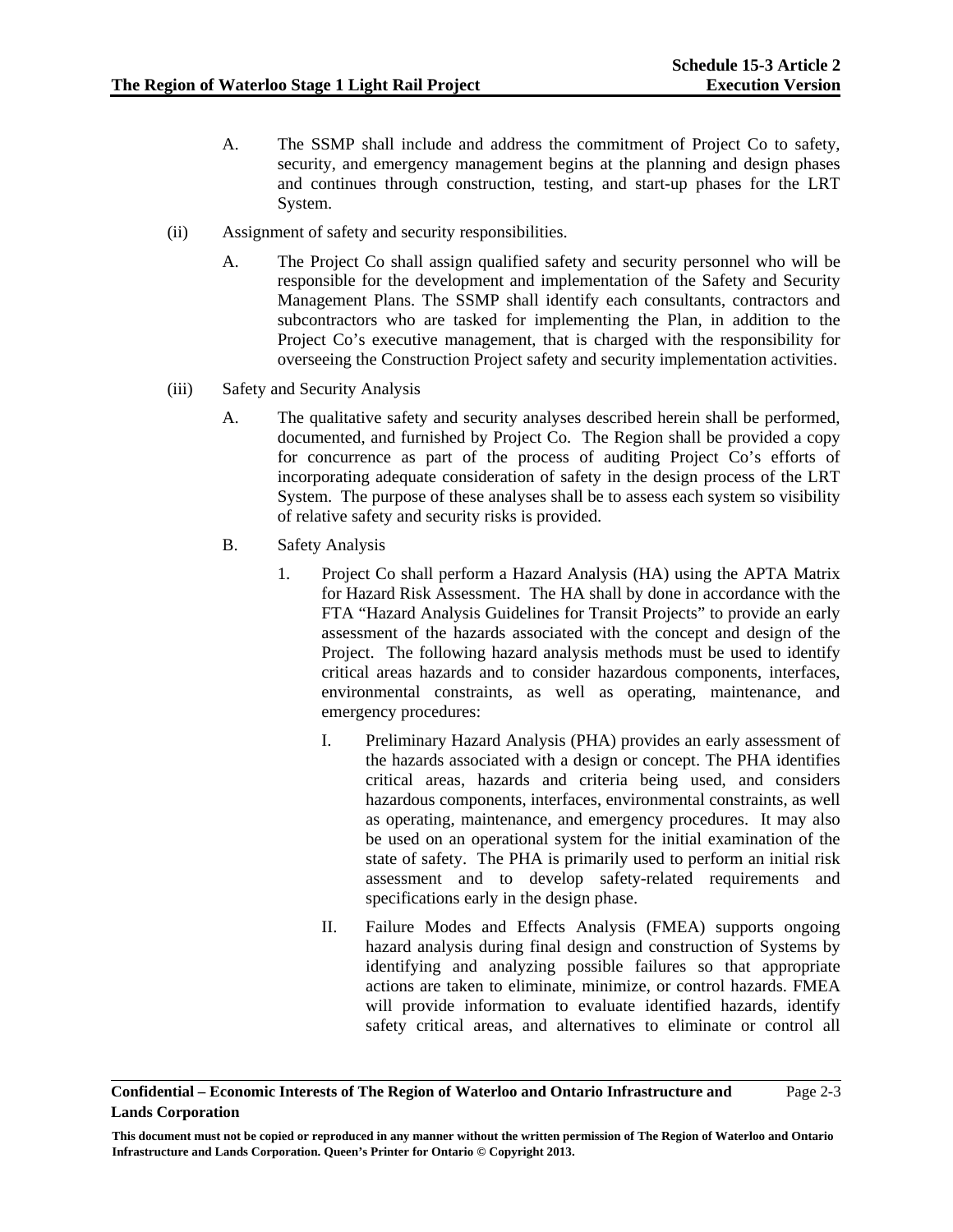unacceptable and undesirable hazards, based on their combination of severity and probability of occurrence and to identify critical items.

- III. Operating Hazard Analysis (OHA) identifies and analyzes interface hazards associated with personnel and procedures during commissioning, testing, training, operations, maintenance, and emergencies. The purpose of the OHA is to identify hazards that may result from human interaction with the systems and to identify the means by which those hazards can be eliminated, minimized, and/or controlled. The OHA shall serve as the primary means for identifying where cautions, warnings, special procedures, special instructions, specific training, or other special provisions or information may be needed by Project Co to maintain safe conditions.
- IV. Hazard Resolution Precedence

The order of precedence for satisfying system safety requirements and resolving (eliminating or controlling) hazards will be as follows:

- Design for Minimum Risk: The primary safety effort during the design phase of a project will be an attempt to eliminate hazards through selection of design features (e.g., non-combustible, failsafe, redundancy).
- Incorporate Safety Devices: Hazards which cannot be eliminated through design will be reduced to an acceptable level through the incorporation of appropriate safety devices.
- Provide Warning Devices: Where it is not possible to preclude the existence or occurrence of a hazard, devices will be installed for the timely detection of the hazard condition and the generation of an adequate warning signal.
- Develop Special Procedures and Training: Where it is not possible to reduce the magnitude of an existing or potential hazard through design or the use of safety and warning devices, special procedures will be developed (by Project Co, as required) to control the hazard.
- Conditionally Accept Remaining Residual Risks: Project Co Senior Management, with the concurrence from the Region, can conditionally accept the remaining risks for light rail operations based on the existing operations and maintenance procedures.
- (e) Safety Technical Requirements for Systems Design
	- (i) Safety shall be the primary design and performance requirement for the LRT System. The entire LRT System shall operate in a safe manner under all operating conditions. Safety components shall be designed according to the safety principles (see below), and shall incorporate high reliability parts, selective redundancy, and warning and protective devices, as required, to contribute to the achievement of the specified requirements. In addition, safety shall be provided for when LRT System elements fail or malfunction.

### **Confidential – Economic Interests of The Region of Waterloo and Ontario Infrastructure and Lands Corporation**

**This document must not be copied or reproduced in any manner without the written permission of The Region of Waterloo and Ontario Infrastructure and Lands Corporation. Queen's Printer for Ontario © Copyright 2013.**

Page 2-4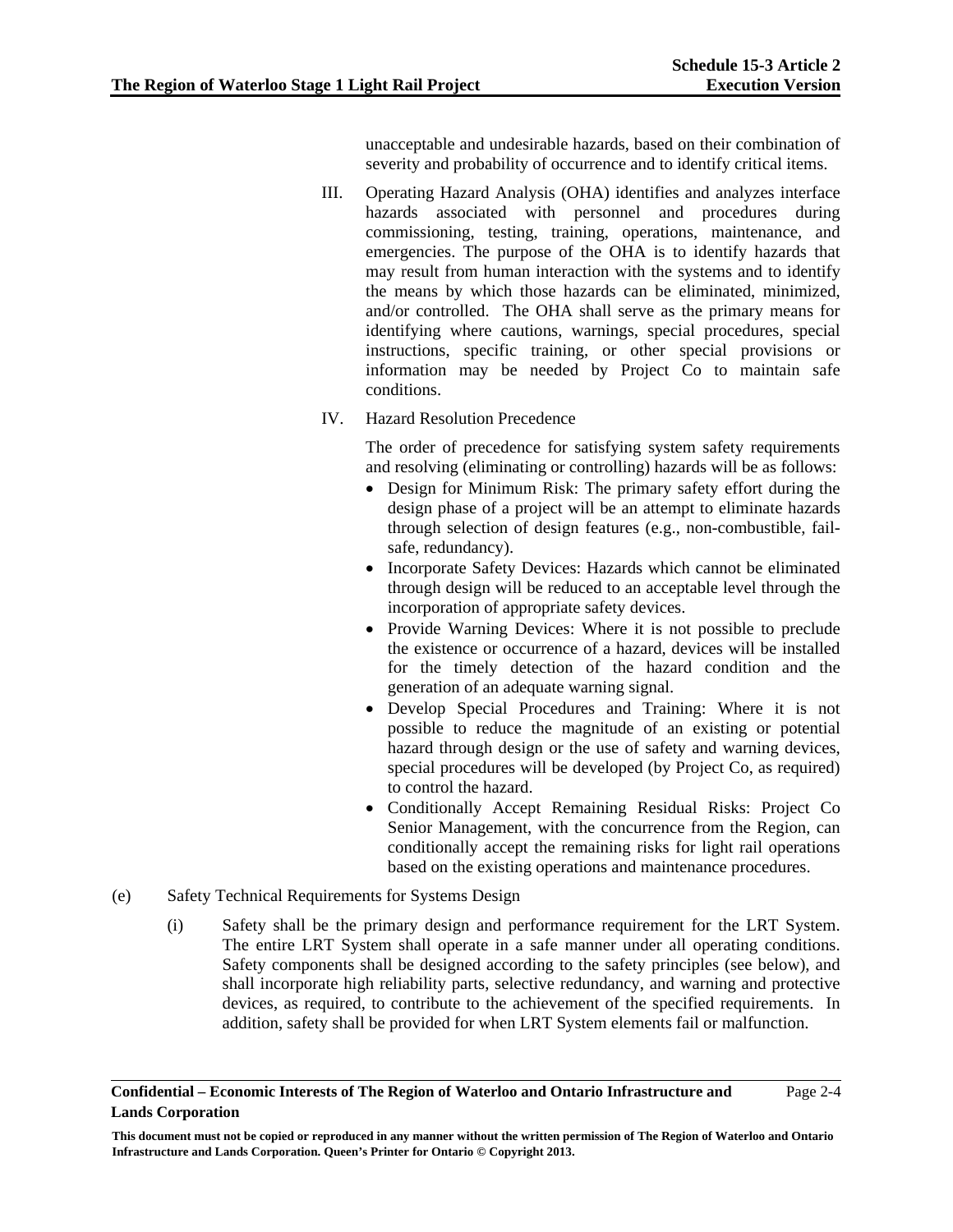- (ii) The safety of the LRT System, when operating under normal conditions, shall preclude inadvertent/incorrect actions and/or procedures used by operating personnel. In no case shall procedures be substituted to accomplish any safety functions provided by specific aspects, components, subsystems and/or equipment. Frequent and/or infrequent use shall not be a reason to justify unsafe or marginally safe design. At all other times (when carrying out maintenance and/or failure recovery), there shall be minimum dependence on correctness of actions and/or procedures used by operating and maintenance personnel.
- (iii) Whenever any hazardous condition occurs, regardless of the cause, and the condition results in a conflicting concern between human safety and equipment safety; the conflict shall be resolved in favour of human safety.
- (iv) Project Co shall be responsible for designing, supplying, constructing, installing, testing and verifying and certifying the LRT System in accordance with the requirements of the Project Agreement and the safety principles customarily recognized by the transit industry for light rail systems. Project Co shall be responsible throughout the course of the Project Agreement for bringing to the attention of the Region, in writing, any change in Laws, rules, orders, Regulations and Codes, and any condition(s), whether caused by its design, any Project Agreement requirement, or any other basis, which it believes might result in, or has resulted in, an unsafe condition. Project Co shall remain fully responsible for rectifying any such condition.
- (v) Safety Principles
	- A. Two principles of safety, a Fail Safe Principle and a Checked Redundancy Principle, shall govern the design of safety critical components and subsystems where specifically referenced in the Project Agreement. One or both of these principles shall be used to provide a safe LRT System. These principles are defined as follows:
		- 1. Fail Safe Principle The Fail Safe Principle applies to both hardware and software configurations, and states the occurrence of any failure of safety critical hardware or software, or any combination thereof, shall not result in a condition known to be unsafe. In applying the Fail Safe Principle, a failure of any element likely to occur more than once in  $10<sup>6</sup>$  (one million) hours of active service in the Operating LRT System. For hardware this shall include, as a minimum, failure modes.
		- 2. Checked Redundancy Principle The Checked Redundancy Principle applies to both safety critical hardware and software configurations, and states the probability of any failure or combination of failures that would result in a condition known to be unsafe shall pose no greater risk than that associated with fail safe design. Each function of a component or subsystem designed in accordance with the Checked Redundancy Principle shall provide a level of safety equivalent to that provided by the same function designed in accordance with the Fail Safe Principle.
	- B. The checked redundant control configuration, whether hardware or software, shall incorporate at least two parallel control units processing a common system characteristic, and means of comparing the output of the control units. If there is

### **Confidential – Economic Interests of The Region of Waterloo and Ontario Infrastructure and Lands Corporation**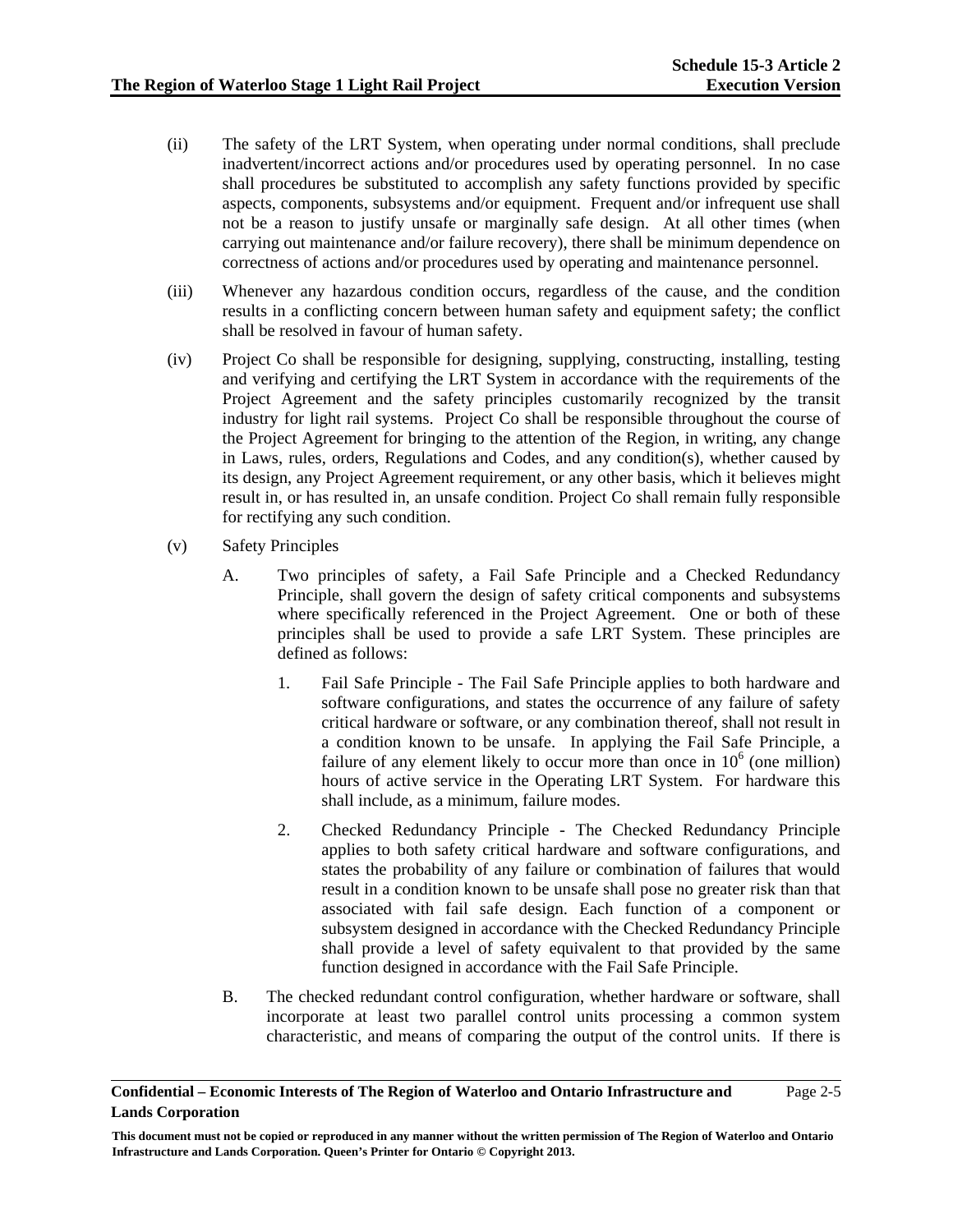agreement from the comparison, the system may be allowed to respond in accordance with the output of the control units. If there is disagreement, the action resulting from that output shall not occur, and the system shall immediately revert to a safe state. For example, if a vehicle is in motion, the brakes shall be applied, and if the vehicle is not in motion, it shall not be allowed to move.

- C. The following characteristics shall be incorporated into the checked redundancy design.
	- 1. The checking process shall, in itself, be fail safe or checked redundant; "agreement" shall not be indicated unless the control units output agree.
	- 2. The checking process shall include the comparison of control units related to safety.
	- 3. Any failure of redundancy affecting the safety of the LRT System shall be detected. Where software is used; errors in programming shall be considered failures.
	- 4. All parallel control units shall be completely independent. No common environmental or power fluctuations, errors, faults, or other problems, shall cause related errors in the output of the control units. Common software modes of failure shall be prevented by the following methods, or by similar methods, if approved:
		- Independent, different programming in the parallel control units.
		- The use of logically complemented programs for the parallel elements of functions involving the ATP subsystem.
	- 5. The checking process shall be comprehensive and as frequent as the number of operations of the device or function, to provide a risk comparable to that of fail safe design.
	- 6. Unless a comparative agreement occurs in the checking process, timely action shall intervene to provide safety.
- (vi) Alternate Safety Principles
	- A. Alternate safety principles to those stated in this Article will be permitted; provided they have been demonstrated through analysis, experience in service and a rigorous safety certification process to provide a level of safety equal to the stated principles. Alternate principles shall be in accordance with recognized North American, Canadian, European or International standards which is equal to or exceeds the Project Agreement requirements.
- (vii) Safety-Critical Component/Equipment Failure List
	- A. Project Co shall develop a preliminary Safety-Critical Component /Equipment Failure List. This list must include items typically used in railway type command and control systems. This list itemizes "failure modes" likely to occur more than once in one million  $(10^6)$  hours. Not listed for each item are certain failure modes that occur so rarely they can be neglected in circuit design considerations; i.e., they occur less than once in one million  $(10<sup>6</sup>)$  hours. Relays certified as "vital" or

### **Confidential – Economic Interests of The Region of Waterloo and Ontario Infrastructure and Lands Corporation**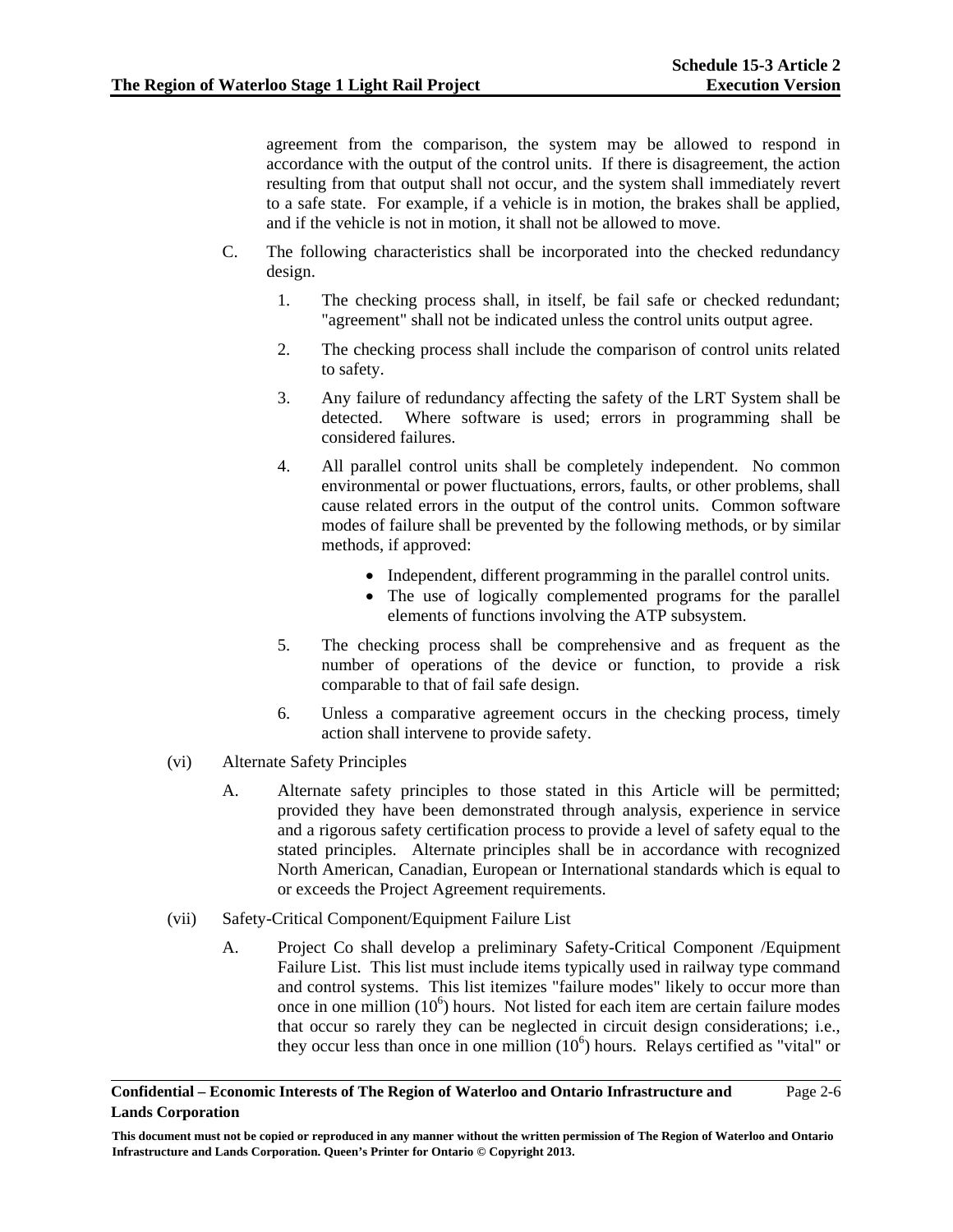safety type shall have failure characteristics as defined by the Association of American Railroads (AAR).

- B. Project Co shall update and maintain this preliminary list, as necessary. Components with other modes of failure shall be identified and documented by Project Co. Components, identified by the Region or Project Co, used in a safety function, shall require appropriate failure mode documentation by Project Co. To gain approval for the use of such components, Project Co shall obtain a specific safety analysis, prior to the use of such components, from a recognized independent accredited agency with qualifications to perform such analysis acceptable to the Region.
- (f) Security Analysis
	- (i) Threat and Vulnerability Assessment (TVA)
		- A. Project Co shall conduct a comprehensive Threat and Vulnerability Assessment (TVA) to determine reasonable and appropriate evolving security trends, which need to be incorporated in the design of LRT System in order to enhance the protection of the new mass transit infrastructure and systems. Project Co may use the PHA it developed for the LRT System as a starting support platform for TVA. Subsequently, the work shall identify which hazard scenarios overlap with security threat scenarios and shall analyze if the safeguards against accidents/hazard scenarios are sufficient against the threat scenarios or additional security safeguards are needed to be implemented during design, construction, commissioning and operation of the light rail system.
- (g) Security Technical Requirements for Design
	- (i) This Article lists technical requirements related to providing for the security of passengers and property.
	- (ii) The LRT System shall be designed, constructed, operated, and maintained to prevent, to the maximum extent possible, the occurrence of personal injury, property damage and loss, and service disruptions resulting from acts of crime, vandalism, or sabotage. The LRT System shall satisfy the following at a minimum:
		- A. Prevention LRT System features to forestall such activity:
			- 1. Remote visual and auditory surveillance of facilities.
			- 2. Barriers to deter unauthorized intrusion to non public areas of the LRT System.
			- 3. Protective covers to prevent damage or loss.
			- 4. Vandal resistant materials.
			- 5. Coordinated, coded lock access plan and system.
		- B. Detection LRT System features to permit timely detection of criminal acts: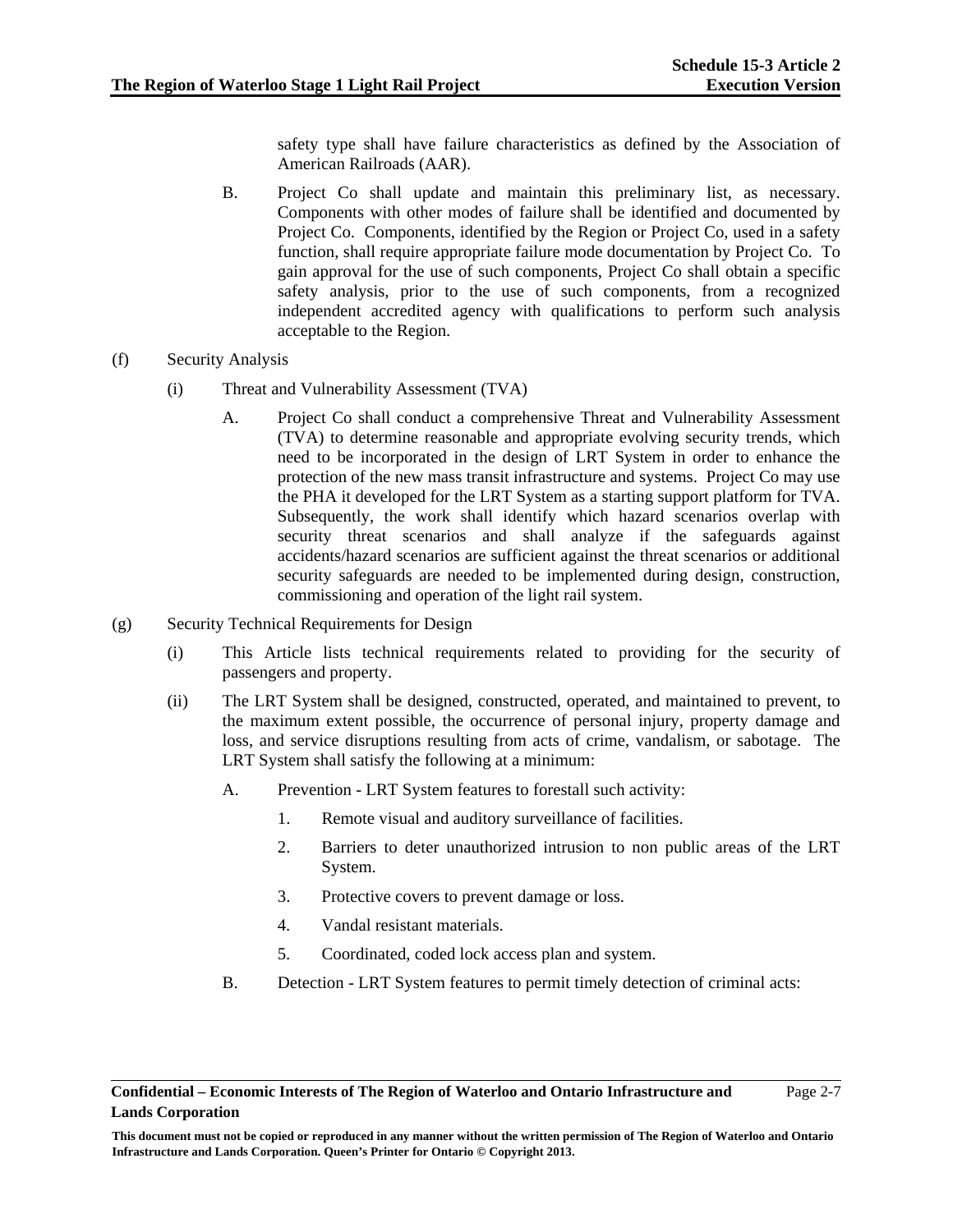- 1. Intrusion detection alarms at equipment rooms, communication bungalows, substations, yard access/egress points, OMSF, CCF, and administration offices, and other restricted access areas.
- 2. Passenger-activated alarms in vehicles.
- 3. Emergency communications devices in each vehicle, stop, and along the trackway.
- C. Restoration LRT System features to enable rapid responses to security problems and restoration of normal service:
	- 1. Ease of access and user-friendly design for non-System emergency personnel.
	- 2. Emergency procedures training programs.
	- 3. Maintenance procedures that minimize repair-in-place time.
	- 4. Security training programs.
- (iii) Security equipment shall provide audio and visual information, and shall be located conspicuously with instructions for use. Security communications equipment shall be easy for passengers, including the persons with disabilities. Security installations shall be tamper resistant, with both wiring and equipment protected and monitored. Procedures and equipment shall be provided for periodic testing of security subsystems.
- (iv) Surveillance, Alarms, and Communications
	- A. Communications devices shall be provided for rapid and effective coordination between Central Control and local emergency services.
	- B. Intrusion alarms shall be provided to monitor security sensitive points, including times when the LRT System is not operating. Points where entry is restricted shall be safeguarded with intrusion detectors and alarms. (Restricted areas are areas where the public or unauthorized personnel are not permitted.) Intrusion alarms shall be routed to the CCF, where they shall result in an audible alarm requiring CCF acknowledgment, a visual alarm, and a record containing an index number, location of the intrusion, time and date of the report of the alarm and time and date of the acknowledgment. Alarm coding schemes and equipment proposals shall be submitted for review during Design Review. Selected alarms, such as fire and security, shall also have provisions to be transmitted to other sites for use by Region designated emergency services personnel.
		- 1. Power Substations Entrance to enclosures and rooms containing power distribution equipment shall be posted with warning signs, at a minimum, and meet applicable Codes and Standards.
		- 2. Wayside Facilities- Wayside enclosures shall be protected by tamper resistant covers. Electrical connections shall be vandal resistant, and in vandal resistant enclosures. Enclosures with safety critical equipment shall have intrusion alarms that sound locally and send signals to Central Control.

### **Confidential – Economic Interests of The Region of Waterloo and Ontario Infrastructure and Lands Corporation**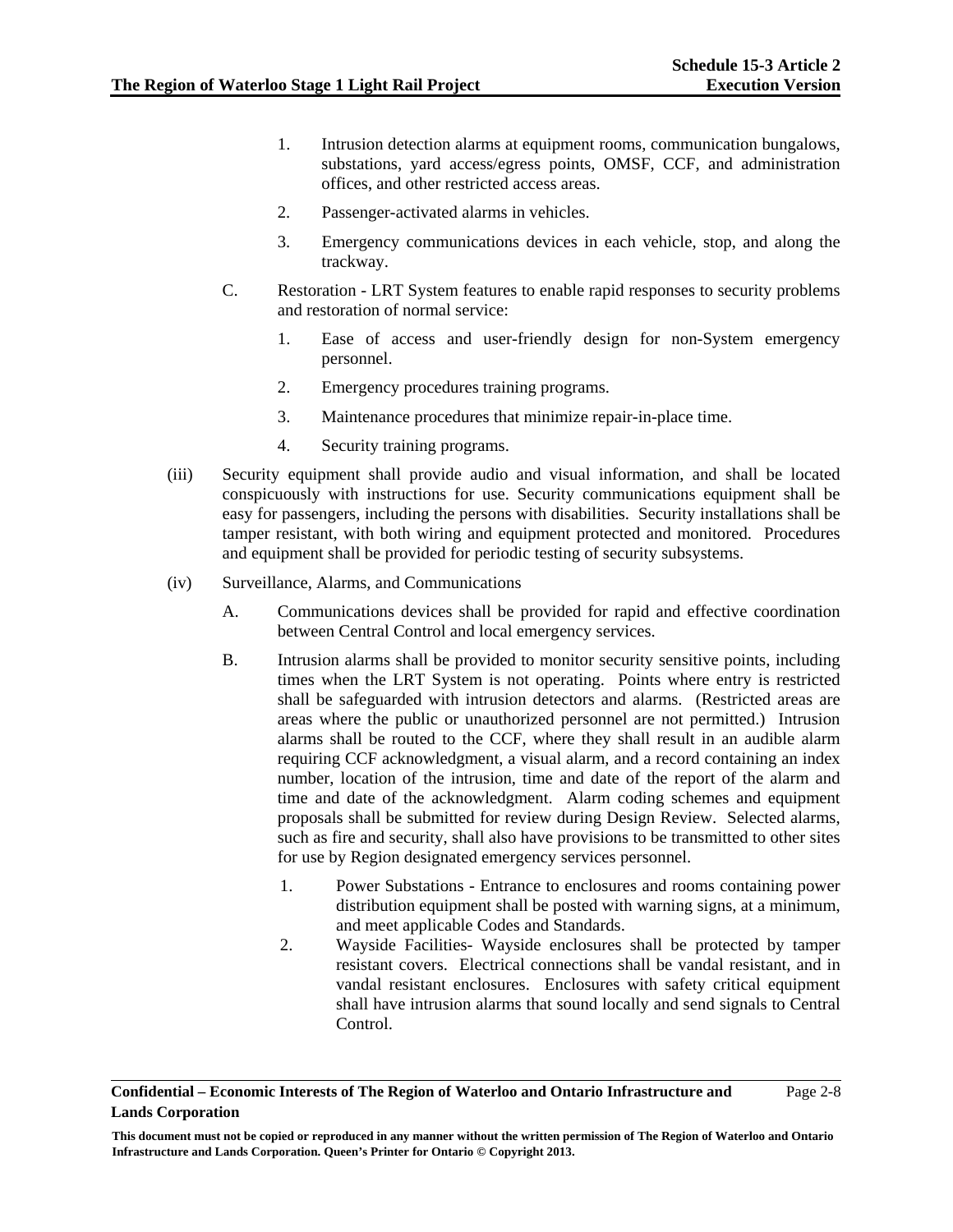- 3. Power and Communications Power supply, telephone communications, CCTV, and electronic security lines entering Central Control, at each power substations, and along the trackway shall be located unobtrusively and protected. Cables shall be in rigid steel conduit, or shall be suitably secured in cable trays.
- 4. Trackway Project Co shall identify any location where adjacent buildings, other structures, or roadways permit access to the ballasted track, so Project Co and the Region can coordinate any necessary barriers or other solutions with others.
- (v) Access Control Subsystem
	- A. Project Co shall provide an access control subsystem to control personnel access to LRT System fixed facilities, particularly restricted areas. These areas shall include, but not be limited to: wayside equipment rooms, communication bungalows and enclosures, substations, track access/egress points, the OMSF, the CCF, and the administrative offices. The subsystem shall include mechanisms required to regulate access to these areas.
	- B. Project Co shall provide the capability of remote access control from the CCF for selected doors and gates, to permit quick access by emergency services personnel. The doors to be controlled in this manner, and the method used for remote control while retaining a high level of security, shall be included in the Access Control Plan.
	- C. As part of the System Security Plan, Project Co shall submit an Access Control Plan for review and approval. This plan shall include the design of the zone structure, the areas with locks, and the program to control distribution and loss of media.
- (h) Development of safety and security design criteria
	- (i) Project Co shall prepare the safety and security design criteria at the commencement of the design effort to provide the safety and security guidelines needed to properly design, construct, test, and prepare for operations of LRT System. The design criteria will ensure that the safety and security elements identified for the Project will become part of requirements that must be will addressed by the Project Co through the development of specifications, drawings, design reviews, and final acceptance.
- (i) Safety and Security Certification
	- (i) Project Co shall develop and implement a Safety and Security Certification Program to verify the inclusion of all safety and security items in the design, construction, testing, operation and maintenance of the LRT System. An independent Safety and Security Certification Review Team (SSCRT) will oversee the certification effort via inspections, audits and compliance assessments on behalf of Project Co.
	- (ii) Project Co shall prepare a Safety and Security Certification Plan (SSCP) that describes the safety and security certification process. The SSCP shall include roles, responsibilities, staffing, schedule and a description of the process, at a minimum.

**Confidential – Economic Interests of The Region of Waterloo and Ontario Infrastructure and Lands Corporation** 

**This document must not be copied or reproduced in any manner without the written permission of The Region of Waterloo and Ontario Infrastructure and Lands Corporation. Queen's Printer for Ontario © Copyright 2013.**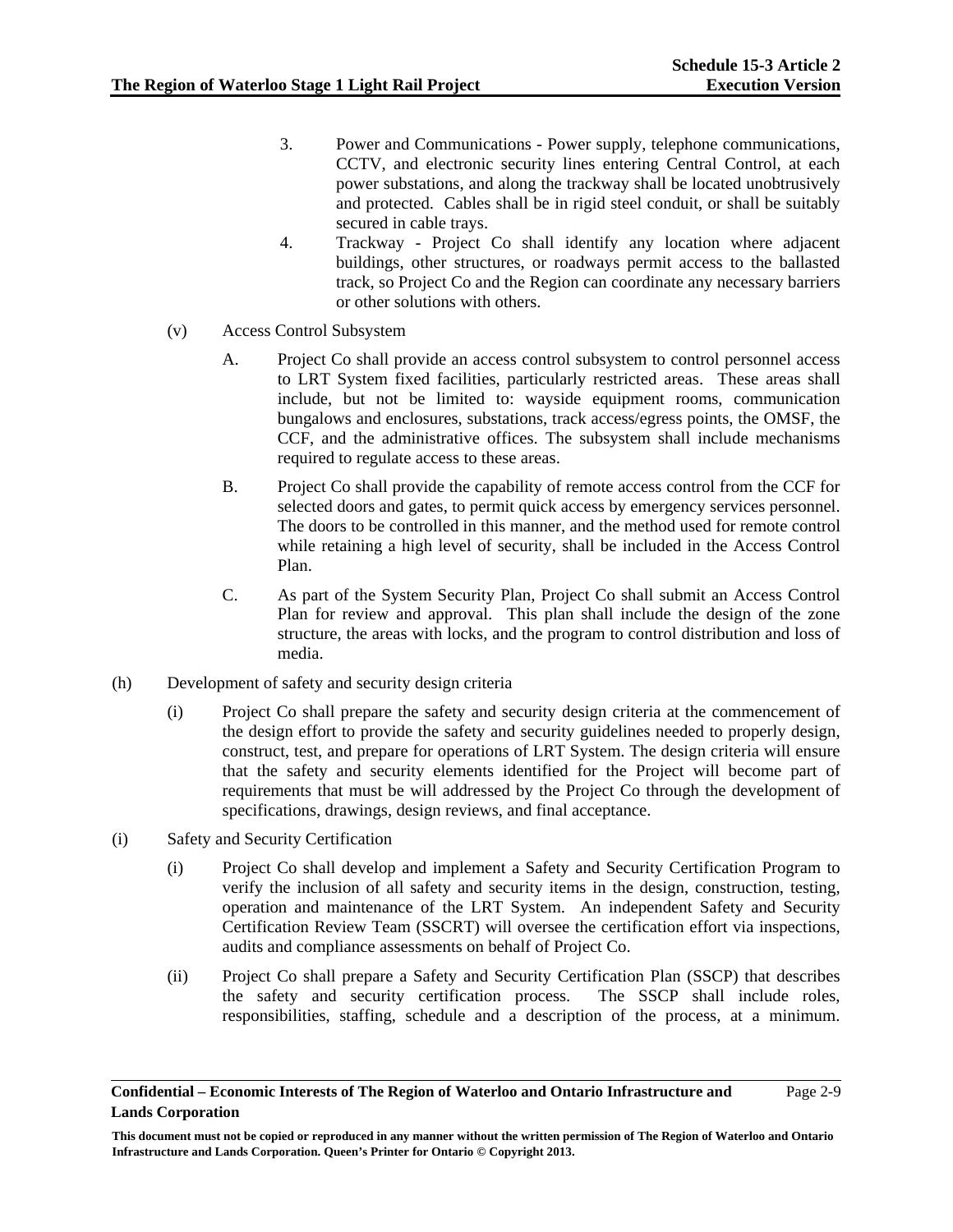Project Co's approved SSCP shall be submitted to the Region within one hundred twenty (120) calendar days after commencement of Phase 1.

- (iii) To be able to create a balanced management approach for the safety and security certification process and to identify the specific responsibilities for each member of Project Co's team, Project Co shall divide the Certifiable Elements List (CEL) in three (3) lists as following:
	- A. Certifiable Elements List A LRT Main Line
	- B. Certifiable Elements List B Operating, Maintenance and Storage Facility (OMSF)
	- C. Certifiable Elements List C Light Rail Vehicle (LRV)
	- D. After all of the above project elements are certified, the SSCRT will prepare the Final Safety and Security Certificate for signature by the Region.
- (iv) The following steps, at a minimum, shall be included in the SSCP:
	- A. Design Criteria for Safety and Security Verification Process
		- 1. Project Co, using the safety and security design criteria, shall ensure system safety considerations are an active part of the design review process and system safety staff participates in the review, especially regarding safety input, review comments, failure mode and criticality assessments, assessments against design safety goals and criteria, trade-offs and recommendations, as appropriate. Project Co shall provide personnel cognizant of safety issues to support these reviews as necessary.
	- B. Certifiable Elements Lists (CEL)
		- 1. Project Co must develop the Certifiable Elements Lists (CEL) that include each certifiable element and sub-element (List A, List B and List C), and identify the person responsible and organization responsible for certification verification (Certifier). The Certifier is responsible for determining compliance with the defined requirements and concurrence of the design and construction of that element, and for presentation of the safety certificates to the SSCRT for acceptance. For each certifiable item, Project Co must attain and substantiate the basis from which to judge compliance with safety and security requirements; Project Co specifications, design criteria, applicable codes and industry standards that constitute that basis for certification.
	- C. Safety and Security Criteria Conformance Checklists
		- 1. The checklists, developed and issued by Project Co for each certifiable element, shall contain all of the required safety and security design criteria and specification requirements applicable to the LRT System and the Project Agreement. It shall be used to verify and certify that the safety and security design criteria have been incorporated in the design

#### **Confidential – Economic Interests of The Region of Waterloo and Ontario Infrastructure and Lands Corporation**  Page 2-10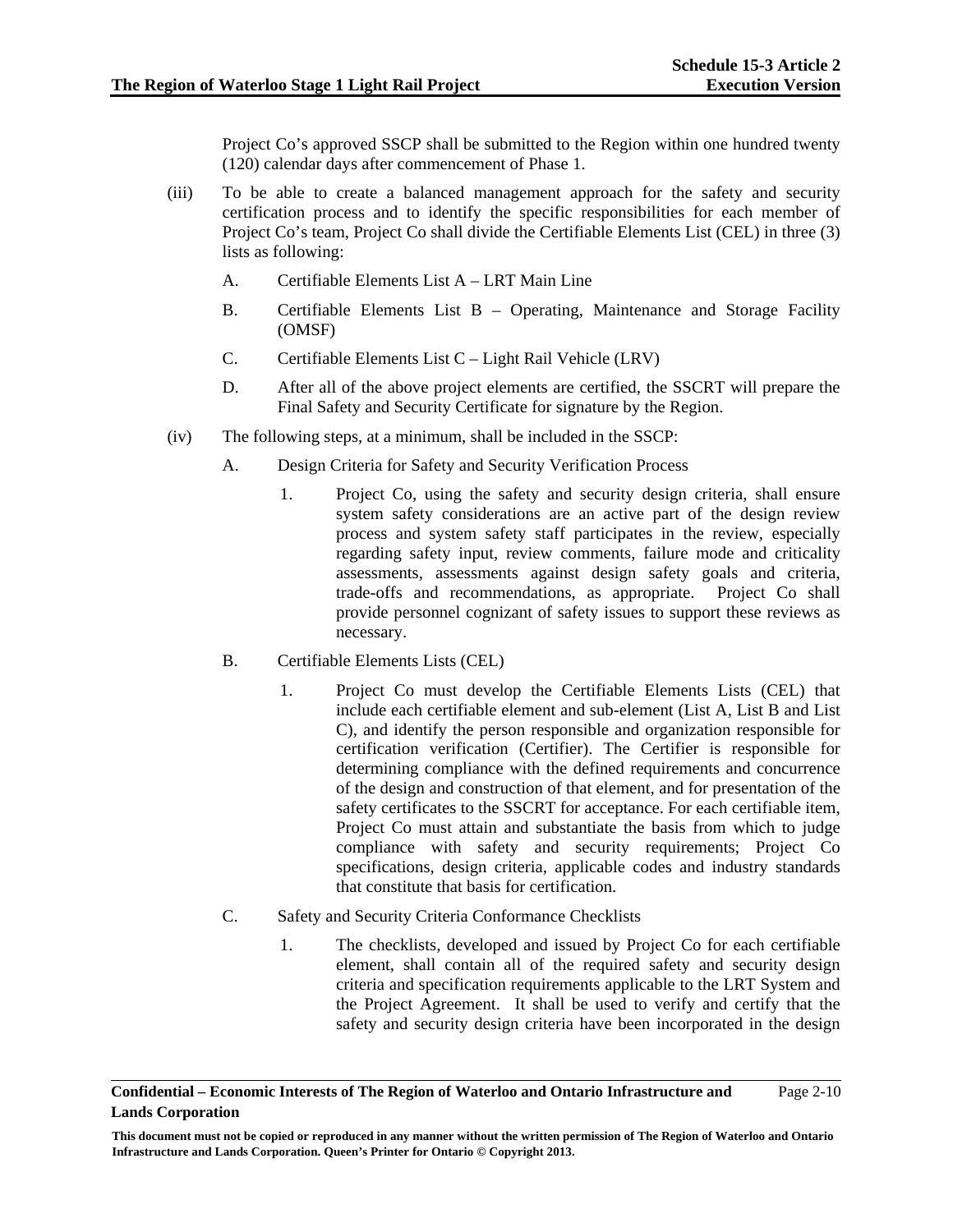and certify that all safety and security requirements in and by design are constructed and/or installed in accordance with the Project Agreement.

- D. Testing/Integration Testing
	- 1. As part of the Verification, Testing, Acceptance and Commissioning Plan, a formal Integrated System Verification and Certification Plan shall be developed by Project Co in conjunction and coordination with Region's Safety Coordinator, to verify the performance of all Work and required safety certification testing, including system integration testing has been incorporated and completed in accordance with the Project Agreement.
	- 2. At a minimum, each of the identified safety requirements for a Certifiable Element shall be simulated and tested to verify and certify performance in normal modes and associated sequences and the failure modes and effects, as applicable. These tests shall demonstrate the safety requirements stated herein have been met. Should the safety testing identify any safety issue, they shall be listed in the safety test reports, indicating remediation and corrective action necessary. All remediation and corrective actions required by Project Co shall be completed within fourteen (14) calendar days. All remediation and corrective actions shall be completed prior to the completion of the Work and pre-revenue testing and training. Project Co shall audit all tasks.
	- 3. Safety Testing Documentation Safety testing shall be separately identified to allow recognition of safety tests. Project Co shall include a matrix in the Integrated System Verification and Certification Plan, addressing safety tests only, which shall receive the concurrence by signature of the responsible person as defined by Project Co's organization chart. The matrix shall identify safety parameters and/or other safety considerations and a cross-reference to the test procedure accomplishing the verification and certification. This matrix shall be kept current throughout the Project Agreement and shall include the identification of the test reports which confirm verification and certification of the safety requirements.
	- 4. Notification Project Co shall notify the Region thirty (30) calendar days prior to the start of any safety test. If any of the data indicate conditions which could potentially result in lack of proper safety or protection of operations; Project Co shall immediately indicate proposed remedies and/or corrective actions.
	- 5. Scheduling All safety tests shall be successfully completed by Project Co prior to system or equipment acceptance.
	- 6. Safety Test Reports Project Co shall ensure test reports which contain safety verifications and certifications shall receive the concurrence, by signature, of the responsible person, defined by Project Co's organization chart. Safety Test Reports must be attached to the Safety and Security Criteria Conformance Checklists for each Certifiable Element tested to demonstrate compliance.

#### **Confidential – Economic Interests of The Region of Waterloo and Ontario Infrastructure and Lands Corporation**  Page 2-11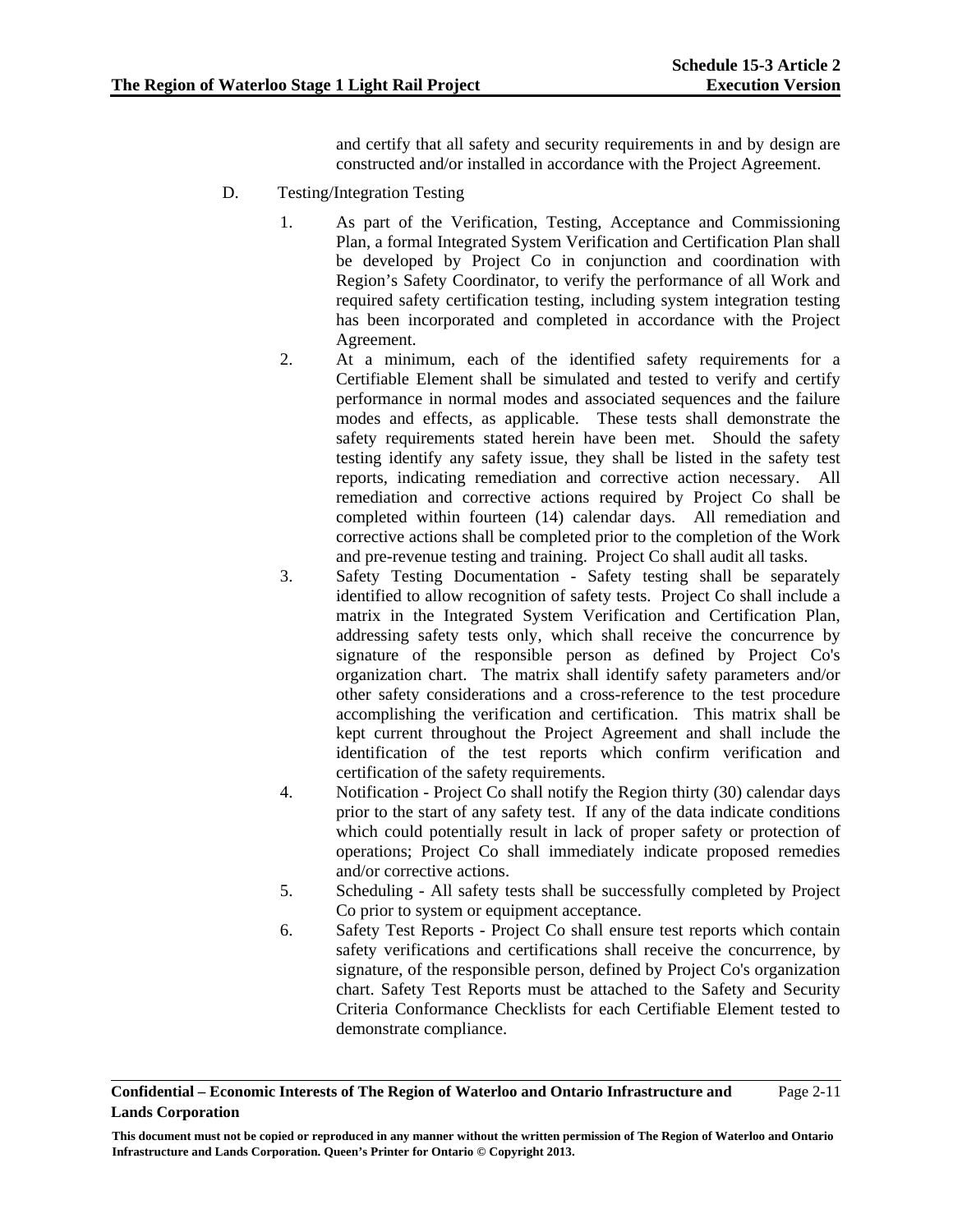- E. Safety Training
	- 1. Safety information on conformed methods and procedures necessary to maintain safe conditions shall be generated by Project Co and included in a Safety Training Program, to be provided by Project Co, for safety training consideration of construction, operations and maintenance personnel. At a minimum, each of the safety training requirements revealed by the FHA and OHA shall be included in the training program and associated documents.
- F. Operational Readiness Verification
	- 1. Safety and Security Certification Plan (SSCP) must include a formal verification and certification program developed by Project Co to certify all operating procedures, Rule Book, LRT training, operator training, equipment, emergency drills, and other important activities are performed on the Project. Upon completion of the Work and the prerevenue testing and training, Project Co shall issue to the Region and to SSCRT signed and sealed Safety and Security Conformance Checklist for each Certifiable Element.
- G. Safety Certification Report
	- 1. A signed and sealed report shall be prepared by Project Co, prior to LRT System opening, attesting to the overall safety and security of the LRT System for public use. This shall include resolution to all nonconformance and hazards previously identified through Project Co's detailed Preliminary Hazard Analysis (PHA). Upon completion of the Work and pre-revenue testing and training, Project Co shall issue to the Region and the SSCRT a signed and sealed Certificate of Compliance.
	- 2. The signed and sealed Safety Certification Report shall certify to the Region that the Work and LRT System have been designed and constructed in accordance with the Project Agreement safety requirements, and Project Co has used the safety and security principles customarily applied in the transit industry for transit systems in North America and Canada. The report shall further certify the LRT System either meets or exceeds all applicable Federal, Provincial, Region, and local Laws, Ordinances, rules, Regulations, Statutes, industry Codes, and other standards and requirements, whichever are the more stringent requirements.
	- 3. As a basis for making this formal certification, Project Co shall carry out a detailed accounting of all correspondence and documentation to verify and certify all safety and security requirements, activities, tests, inspections, non-conformances, remediation's and actions have been completed and satisfied, documenting these results in a Safety Certification Report which shall be submitted to the Region.
- (j) Safety during Construction and Testing

**Confidential – Economic Interests of The Region of Waterloo and Ontario Infrastructure and Lands Corporation**  Page 2-12

**This document must not be copied or reproduced in any manner without the written permission of The Region of Waterloo and Ontario Infrastructure and Lands Corporation. Queen's Printer for Ontario © Copyright 2013.**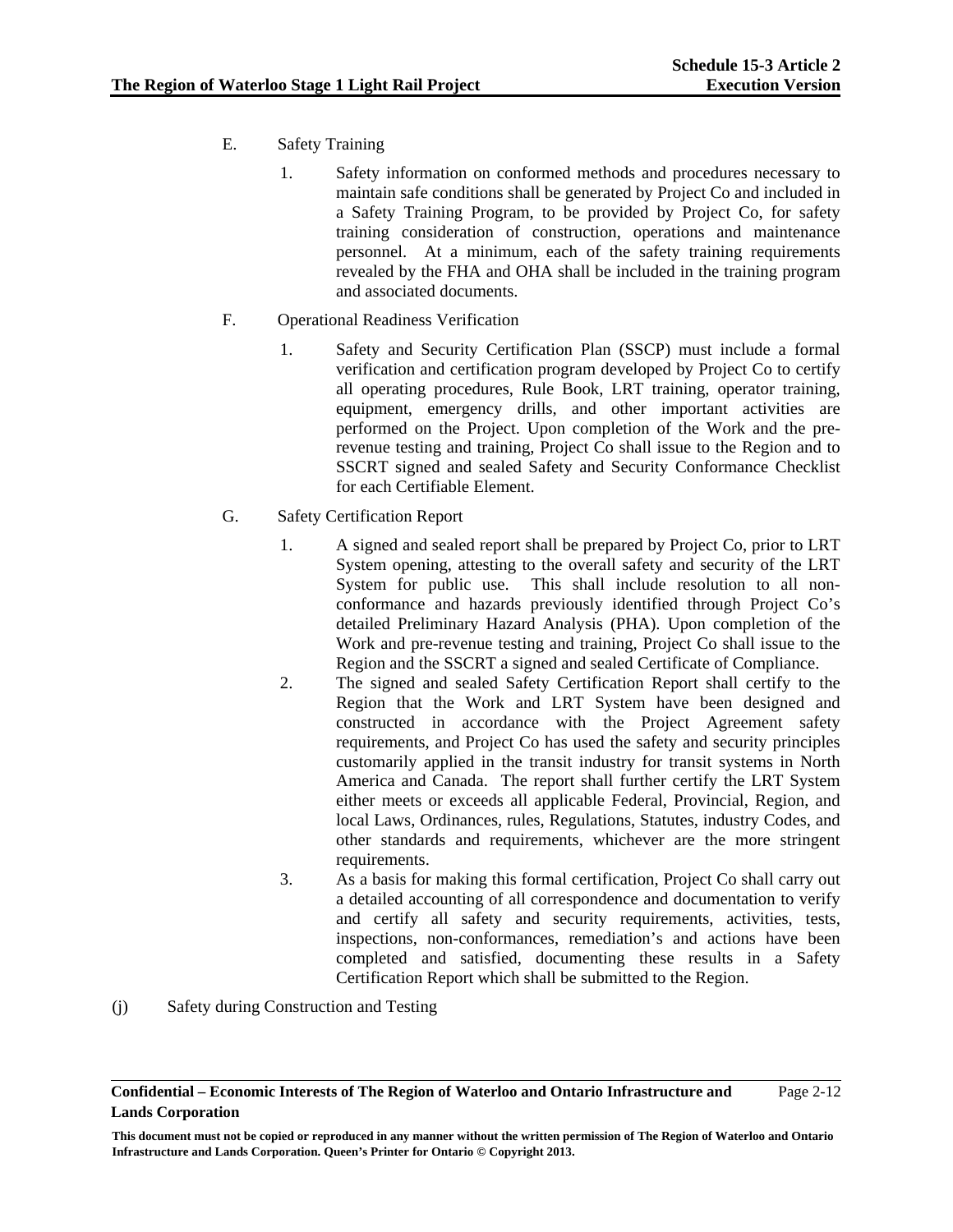- (i) For the purpose of this Article the term 'Constructor', as defined in the Occupational Health and Safety Act, shall mean Project Co. Project Co shall ensure that provisions of all acts, regulations and by-laws pertaining to the duties, obligations and safe performance of the Work, in accordance with the obligations of the 'Constructor' as set out in the Occupational Health and Safety Act, are observed.
- (ii) At the discretion of Project Co's Representative, the Constructor designation may be transferred to/from Project Co to other contractors at any time at no additional cost to the Region.
- (iii) Whether Project Co or other contractor is the Constructor, Project Co shall provide, in writing, the name of the Contractor's representative who will be named on the 'Notice of Project' as the 'Supervisor in charge of the Project'. The Contractor's representative shall assume the duties of the Constructor and ensure that these responsibilities are fulfilled on the Site.
- (iv) Project Co shall identify and implement provisions for minimizing hazards to the construction personnel, public, utilities and equipment during the field construction and testing period. During the field construction phase, the prime concern shall be in protecting employees and the neighboring community from the effects and hazards of construction.
- (v) The Construction/Testing Safety Plan shall be submitted by Project Co for approval not later than thirty (30) calendar days after commencement of Phase 2. At a minimum, this Plan shall include and be coordinated with the all relevant Articles in the Project Agreement:
	- A. Providing sufficient manpower and plant to secure all work sites from unauthorized traffic and pedestrian access:
		- 1. Daily maintenance of barricades, etc. segregating pedestrian traffic from work areas.
		- 2. Daily maintenance barricades, etc. segregating vehicular traffic from work areas.
		- 3. Daily securing all of work and storage areas.
		- 4. Daily maintenance of entries and exits for all buildings, trailers, worker parking lots, Project Co employee parking, Sub-contractor trailer and parking, storage yards, etc.
		- 5. Providing a system for monitoring dust and noise. Project Co shall include in this system the means and methods to control dust and noise to the level prescribed by OH&S Act and Regulations, Federal, Provincial, Region and local Codes, Laws, Ordinances, Regulations, Statues, and other applicable regulatory agencies.
		- 6. Developing a traffic, pedestrian, cyclist, business access and event staging plans which effectively handles all traffic and conditions adjacent to and the through all field construction areas. This includes detours, lane closures, and other similar methods to ensure smooth flow.
		- 7. Maintaining access and providing assistance, as necessary, for all EMS, fire and police through the Work.

**Confidential – Economic Interests of The Region of Waterloo and Ontario Infrastructure and Lands Corporation**  Page 2-13

**This document must not be copied or reproduced in any manner without the written permission of The Region of Waterloo and Ontario Infrastructure and Lands Corporation. Queen's Printer for Ontario © Copyright 2013.**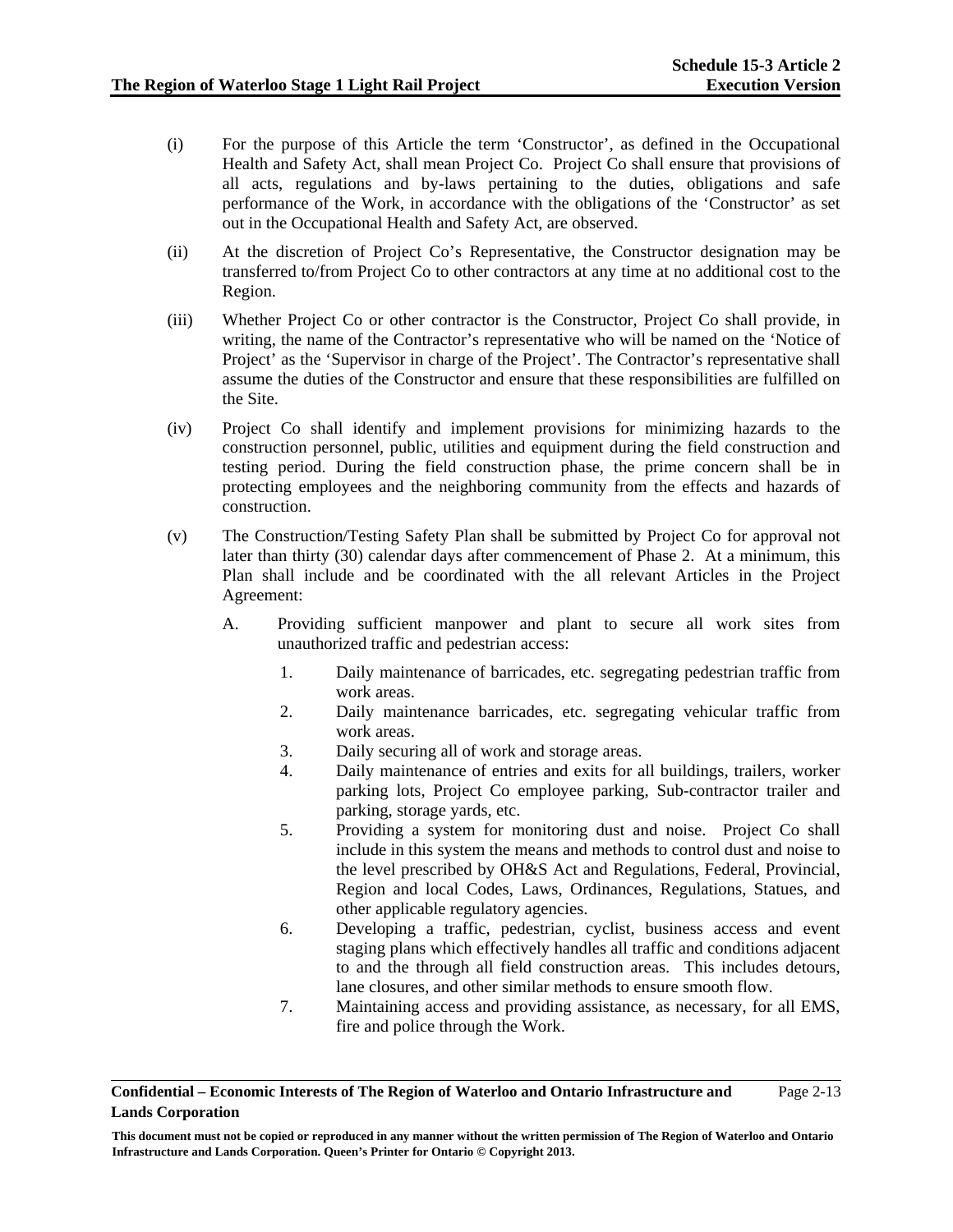- 8. Conducting operations in coordination with affected utilities and Third Party's to prevent service disruption to subscribers.
- 9. Designating a responsible and qualified person(s) to act as liaison with the community and with authority to take immediate corrective action to respond to valid complaints.
- (vi) In addition to safeguarding the community, this effort shall provide for the protection of authorized personnel assigned to, as well as those who must occasionally pass through, the Work Site. Personnel covered by these provisions shall include employees of consultants, Project Co, Subcontractors, Suppliers, Vendors, Third Party's, Utility workers and Federal, Provincial, Region and City employees.
- (vii) The following provisions shall be incorporated in the Field Construction and Testing Activities Safety Program:
	- A. An indoctrination and safety evaluation program for all and any new employees during the duration of the Work and Project Agreement.
	- B. Quarterly Audits, at a minimum, Monthly Stand Down and Daily Tool Box Talks safety meetings with Project Co management, operational and maintenance staff, consultants, engineers, administrative office staff, superintendents, foremen, labor, subcontractors, suppliers, vendors, and other personnel, discussing job safety and providing a continuing safety education program.
	- C. A tracking system which monitors the status of safety on the Project, which shall:
		- 1. Provide a means for eliminating violations of OH&S Act & Regulations and other applicable Governmental Rules, including immediate corrective action to be taken and long-term procedures to be developed to prevent further occurrence.
		- 2. Monitor equipment and tools, means and methods, business access, cyclist, pedestrian and vehicular traffic control, etc. and provide for an ongoing inspection and corrective action program.
		- 3. Monitor work methods and encourage programs for recognition and awards of subcontractor and individual employee safety efforts and their contribution toward improved work methods and Zero Harm.
		- 4. Provide a system for notification of emergency agencies and the Region in the case of an accident.
		- 5. Provide for the control of the necessary safety equipment, including employee protective equipment, and emergency, fire fighting equipment, and police.
		- 6. Provide the Project with first aid stations and provide for staffing the work force with personnel experienced in first aid procedures and CPR.
		- 7. Coordinate with the Region's Safety Coordinator the Work and take the necessary steps to immediately implement any appropriate recommendations.
- (viii) For the testing phase prior to revenue service, the Safety Program shall provide normal safety constraints applying to application of power, vehicle motion and maintenance operations. Whenever such normal constraints are not provided, the Safety Program shall

#### **Confidential – Economic Interests of The Region of Waterloo and Ontario Infrastructure and Lands Corporation**  Page 2-14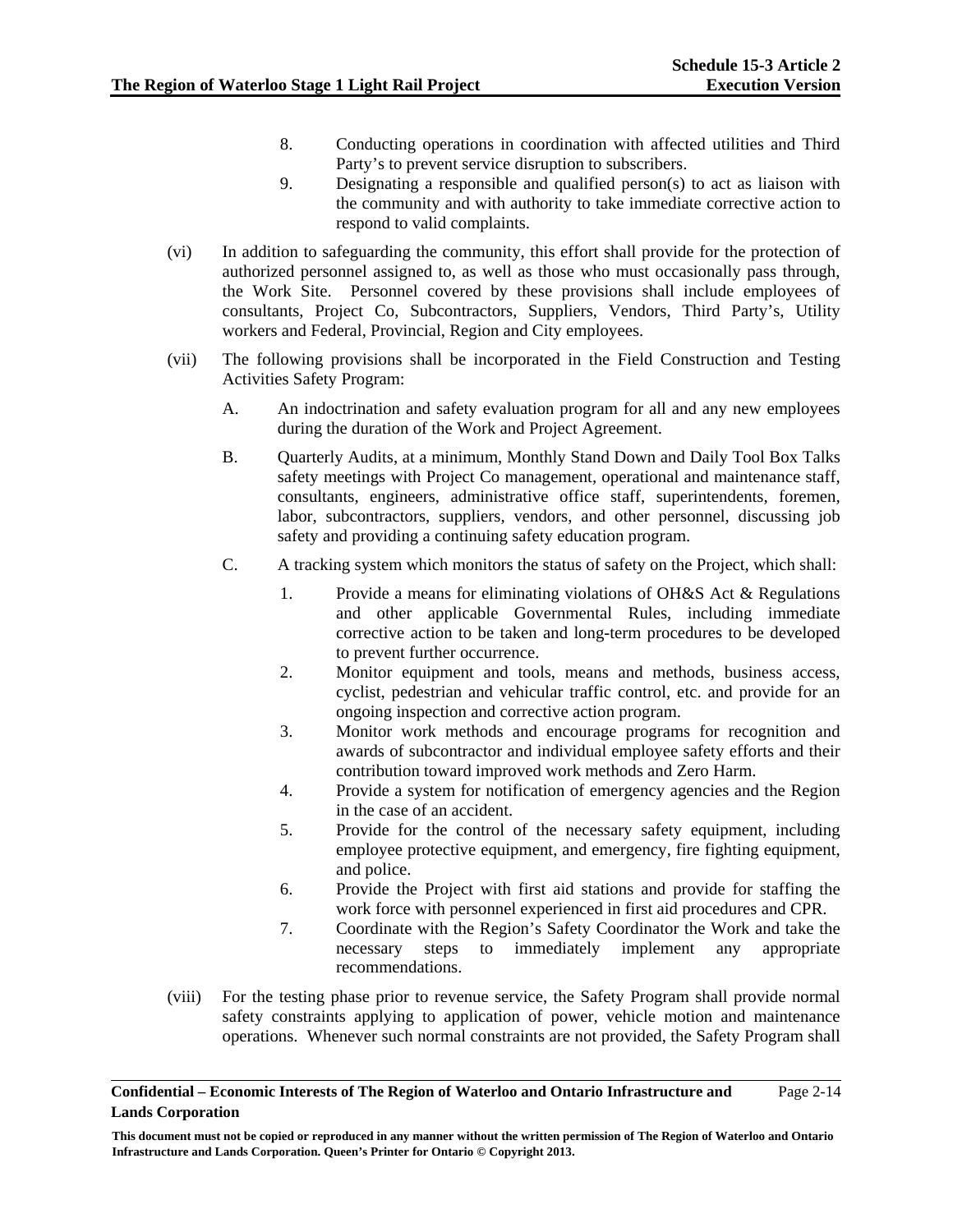specifically define which safety provisions are not provided and delineate a mechanism or procedures for ensuring safety.

- (ix) In addition, Project Co shall provide such additional measures as are necessary to restrict the movement of unauthorized traffic through the testing area.
- (k) Operations and Maintenance Personnel Safety
	- (i) The LRT System shall provide for the safety of maintenance and operations personnel working on the vehicles, on or near the tracks, in stations, at CCF, in power substations, in the OMSF or in the Administration Area. Activities necessary for the operation and maintenance of the LRT System shall be convenient, safe, and simple, to reduce possible hazards. Personal safety items and protective covers and/or screens for equipment shall be provided to protect personnel.
	- (ii) Support equipment, handbooks, manuals, and procedures shall be analyzed and evaluated to incorporate provisions to minimize hazards to personnel and equipment or property that could be generated by the use of the handbook, manual, or procedure in conjunction with related support equipment. This shall apply during construction and systems installation, testing, operations, and maintenance including training of LRT System operations and maintenance personnel.
	- (iii) The LRT System shall permit shutdown of portions of the LRT System for ordinary or emergency maintenance. Devices, such as disconnect switches and lockouts, shall be provided along the tracks, where necessary, to prevent accidental activation when shut down for maintenance. These devices shall be designed and installed for authorized personnel access only. There shall be similar provisions for LRT Stop maintenance activities requiring interface with the track.
	- (iv) The design of the OMSF and its furnishings and equipment shall consider the nature of activities required to service and store vehicles, assemble and separate trains, conduct preservice testing, and make energized vehicle adjustments and/or repairs required for LRT System operations and maintenance. The applicable Building Code, OH&S Act & Regulations and other applicable Codes shall be followed. Operations and Maintenance hazards analyses shall be performed to identify potential unsafe conditions and activities during operations and maintenance of the LRT System. The OMSF and the CCF shall be provided with the required first aid equipment and measures for notification of local emergency services.
	- (v) Project Co's procedures for emergencies and emergency equipment shall be submitted to the Region.
- (l) Non-User Safety
	- (i) The LRT System and its elements shall not jeopardize the safety of non-users on and/or near the LRT System. Non-users shall be reasonably protected from:
		- A. System generated debris, fluid leaks, objects dropped from the vehicle or knocked from the trackway, or other by-products of normal operations, maintenance, and LRT System failures; and,
		- B. The acts of passengers, such as dropping projectiles from or on a vehicle.

#### **Confidential – Economic Interests of The Region of Waterloo and Ontario Infrastructure and Lands Corporation**  Page 2-15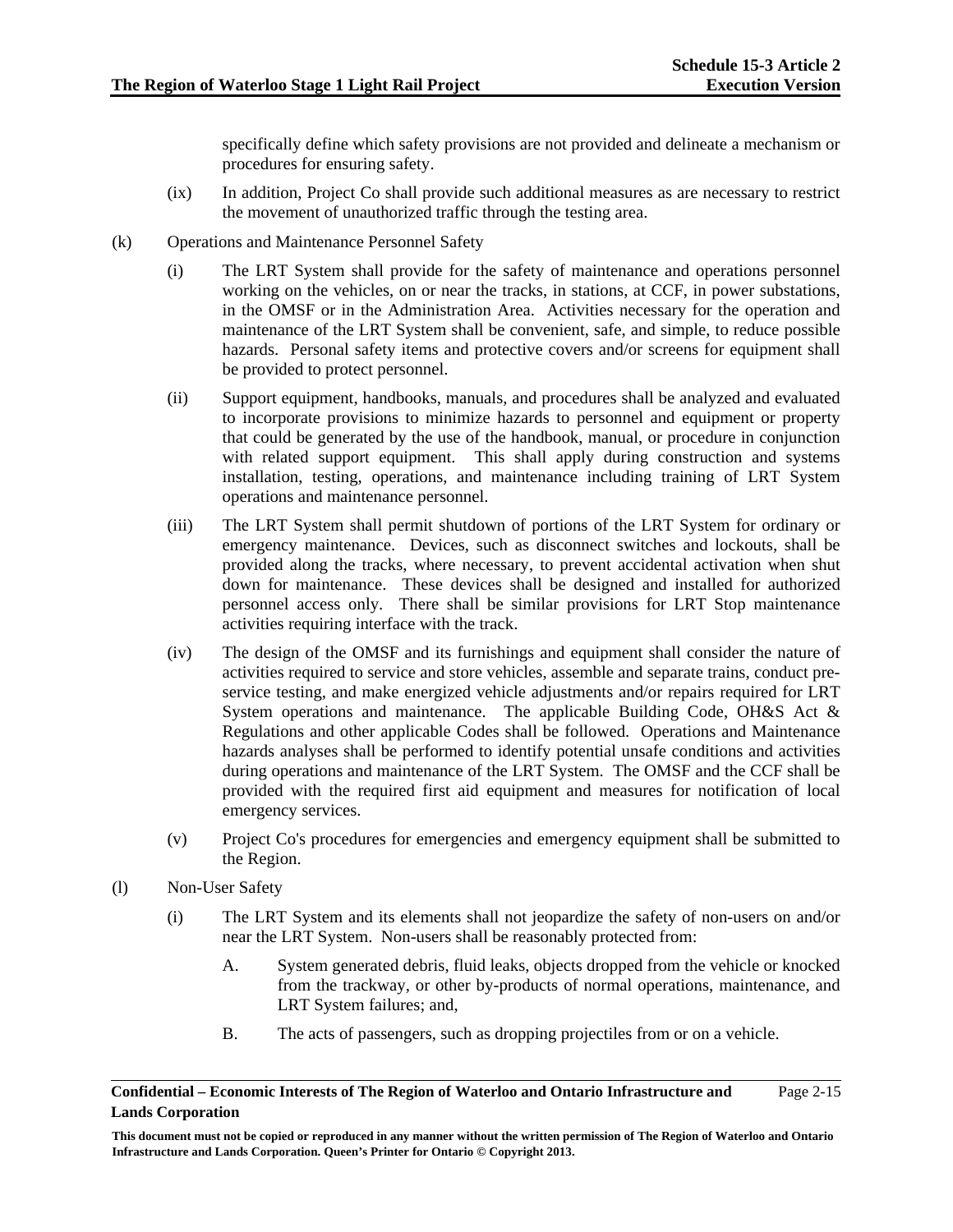- (ii) The LRT System shall prevent, to the maximum extent practicable, access to OMSF and substations by unauthorized personnel. The LRT System shall preclude ground level hazards. Warnings wherever potentially hazardous conditions exist shall be provided to pedestrians and motorists by signs or other devices.
- (iii) Means shall be provided to alert local emergency services personnel to protect people in structures and areas adjacent to the LRT System from fire or other hazardous conditions. Means shall also permit emergency operations for situations in or near the LRT System.

#### **2.3 System Safety Program Plan (SSPP) – Operations**

- (a) Project Co shall develop and implement a written System Safety Program Plan (SSPP) that must include a signed policy statement, a clear definition of the goals and objectives for the SSPP, an overview of the management structure, management responsibilities, implementation of the hazard management program and all of the processes for issuing or changing operating rules, procedures, inspection and maintenance programs affecting the safety of the transit system.
- (b) The SSPP shall define Project Co's safety organization; safety activities and responsibilities for implementation; procedures for program documentation; and routine Project Co, Region and local EMS, fire and police department interface, along with a process for periodic external audits.
- (c) The content and level of detail shall be relevant to a modern light rail transit system. APTA's Manual for the Development of Rail Transit System Safety Program Plans shall be used as a guide.
- (d) Project Co must submit the SSPP to the Region. The submission shall include a schedule for the periodic update of the SSPP.
- (e) The SSPP shall be oriented toward requirements to safely protect and transport the public and protect employees from operational hazards, such as derailments, collisions, fire and other emergency conditions.
- (f) The SSPP shall include a description of the process used Project Co to ensure that planned and scheduled internal safety reviews are performed to evaluate the system safety.
- (g) In addition to the items listed above, System Safety Program Plan (SSPP) that must include the following:
	- (i) Safety Procedures
		- A. Where the FMEA, OHA, or Hazard Resolution Precedence require analysis, indicates caution, warning signs, special procedures and/or other information needed to maintain safe operating condition, Project Co shall provide such information, in a format conforming to Federal, Provincial, Region and local as well as OH&S Act & Regulation guidelines and recommendations. Project Co shall incorporate safety procedures in appropriate manuals with appropriate labels for the affected equipment, to be applicable for corrective or preventive (planned) maintenance activities. Other relevant Codes and Specifications affecting safety, such as IEEE and NFPA, shall be observed and obeyed by Project Co.
	- (ii) Accident and Incident Investigation

**Confidential – Economic Interests of The Region of Waterloo and Ontario Infrastructure and Lands Corporation**  Page 2-16

**This document must not be copied or reproduced in any manner without the written permission of The Region of Waterloo and Ontario Infrastructure and Lands Corporation. Queen's Printer for Ontario © Copyright 2013.**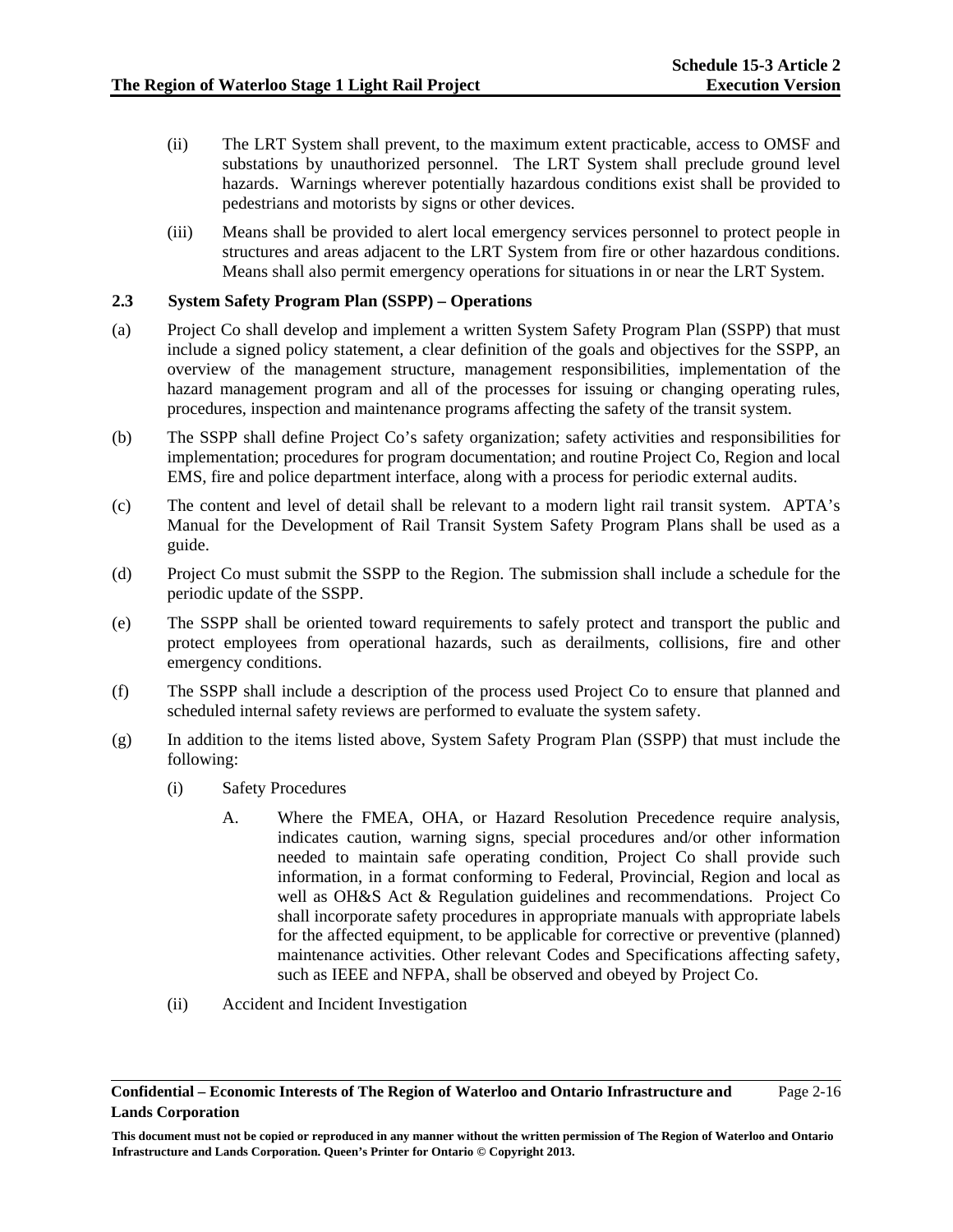- A. Project Co shall prepare and implement written procedures for the notification, reporting, investigation and follow-up analysis of any accident, near accident, and/or incident involving the public, patrons, employees, third party's, facilities and/or equipment.
- B. Notification of Traffic and Passenger Accidents Project Co shall immediately report any accident, near accident, and/or incident during the operations phase to the appropriate authorities, including the Federal, Provincial, Region and local EMS response agencies and/or firms. Project Co shall document the causes and impacts of any accident and/or incident in a standard format, and maintain the information in a secure, computerized database.
- C. Notification of Occupational Accidents Project Co shall immediately report any death and/or injury to any employee during the operations and maintenance phase of the Project Agreement to the appropriate authorities, including local emergency response agencies.
- D. Investigation of Accidents Project Co shall promptly investigate any accident, near accident, and/or incident to determine its cause(s), secure and maintain any evidence relevant for subsequent claims and/or litigation, and take the necessary action(s) to preclude a re-occurrence.
- E. Filing of Reports Project Co shall prepare all required reports and associated documentation to government agencies to report patron, employee and/or equipment related accidents or incidents, including the Federal, Provincial, Region, and local EMS, fire, police and transportation agencies.
- F. Analysis of Corrective Actions Project Co shall implement a process to identify the cause of any accident and/or incident to determine required design and/or procedural changes to prevent a re-occurrence.
- G. Safety Trend Analysis As part of the Operations Performance Reports, Project Co shall plot the trends of key safety indices, including lost work days, accidents, injuries, slips, trips, falls, deaths, workers' compensation claims, and other data as may be agreed with the Region.
- (iii) Substance Abuse Policy
	- A. Project Co shall have a documented pre-employment and employment substance abuse and testing policy and comply with all aspects of applicable substance abuse Laws, Regulations and Statutes. Any violations of the policy and/or Laws, Regulations and Statutes shall be brought to the Region's immediate attention.
- (iv) Safety Audits
	- A. The Region will audit Project Co's SSPP using its own staff or other Consultant staff. The Region shall give notice of any such appointment to Project Co. Project Co shall fully cooperate and respond to audit requests and/or corrective actions. The audits will continue throughout the operations period of the Project Agreement and include technical conferences, standard operating procedure reviews, emergency procedure reviews and witnessing vehicle operations at mutually agreeable times and places.

#### **Confidential – Economic Interests of The Region of Waterloo and Ontario Infrastructure and Lands Corporation**  Page 2-17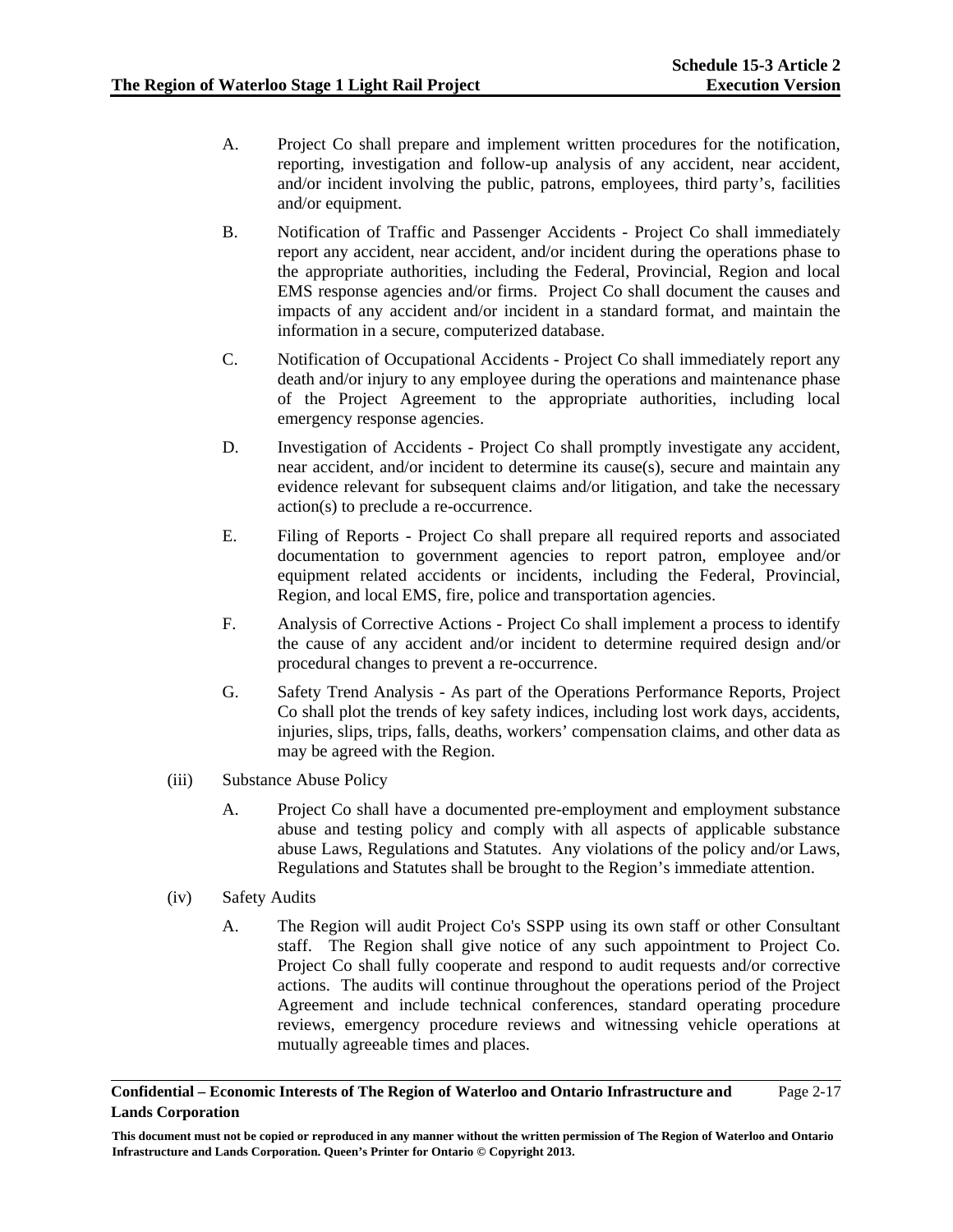- (h) System Security Plan Operations
	- (i) A prerequisite for the success of the LRT System will be a high level of actual security and user perception of security while riding the LRT System. Security and safety have been assigned high priorities; neither will be compromised. The goal will be a level of security for users, employees and property which will meet those both required by the Region as well as local and Federal, Provincial, and Region law enforcement agencies, as applicable.
	- (ii) A System Security Plan (SSP) will be prepared by Project Co and submitted to the Region not later than one hundred twenty (120) calendar days after the commencement of Phase 2.
	- (iii) The System Security Plan (SSP) must be developed and maintained as a separate document and may not be part of the Project Co's System Safety Program Plan (SSPP).
	- (iv) The Region may prohibit Project Co from publicly disclosing the System Security Plan (SSP).
	- (v) Security Committee (SC)
		- A. The SSP will be approved by a Security Committee (SC) based on an analysis of the security of the LRT System with an emphasis on user and employee security. The Committee shall also be concerned with the SSP addressing both the security of facilities and systems in the following areas:
			- 1. Evaluate potential crime and vandalism based on patterns experienced.
			- 2. Develop LRT System user security philosophy, guidelines and practices.
			- 3. Control LRT System operations from a security standpoint.
			- 4. Determine procedures for surveillance and communication within the LRT System.
			- 5. Establish interfaces with Grand River Transit Security operations, law enforcement agencies, and define the LRT System organizational elements, with their functions and responsibilities, for continued interface and coordination with the law enforcement agencies.
			- 6. Organize a public and media/community relations program to promote a positive attitude toward the LRT System.
			- 7. Assure Project Co properly coordinates security at fixed facility and vehicles.
			- 8. Define a training program for CCF staff to prepare them for handling security situations safely and expeditiously and in the best interests of the LRT System users.
			- 9. Periodically review security problems encountered and, when resolved, include corrective measures in operating procedures and/or design features.

**This document must not be copied or reproduced in any manner without the written permission of The Region of Waterloo and Ontario Infrastructure and Lands Corporation. Queen's Printer for Ontario © Copyright 2013.**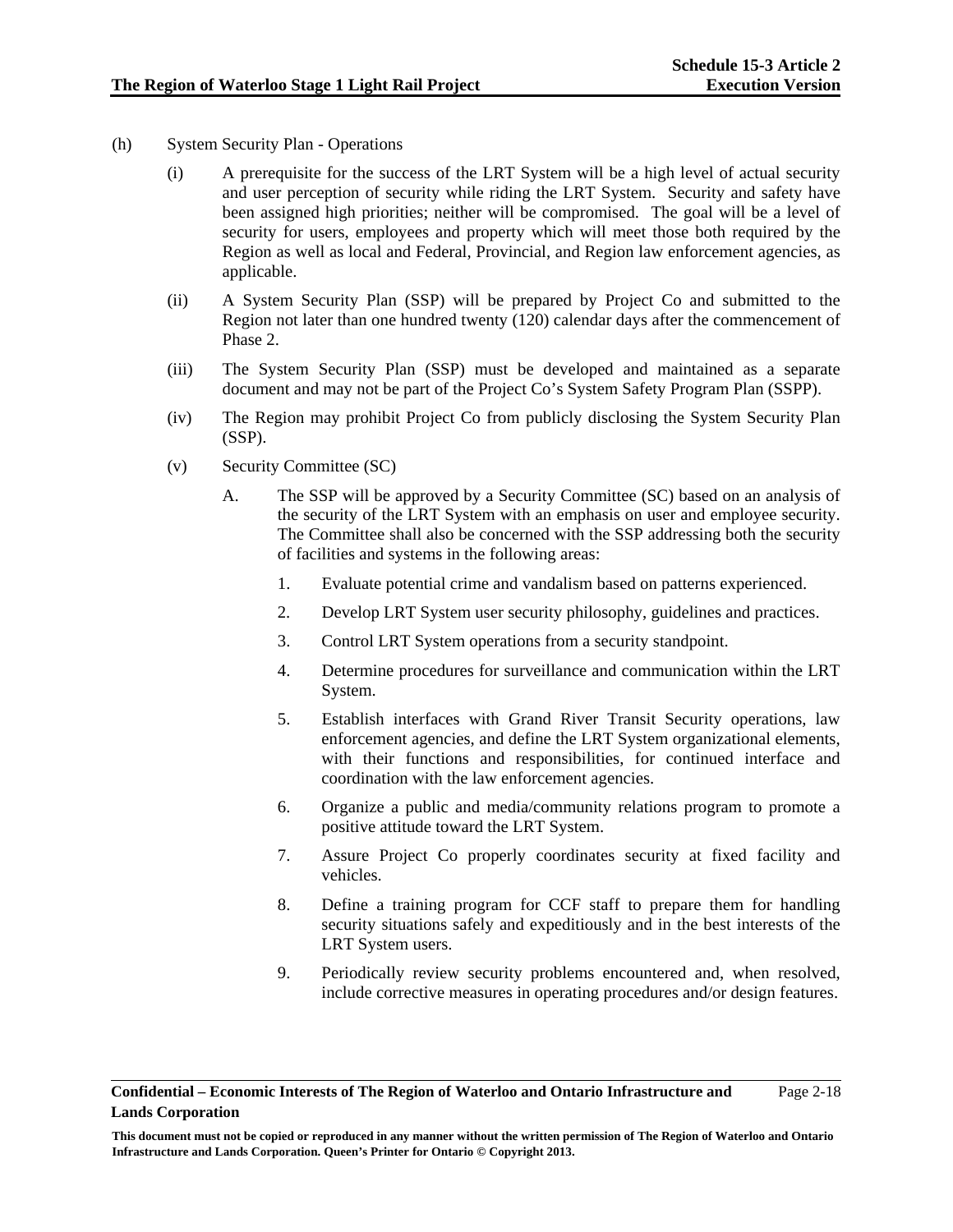- B. Security Committee Organization
	- (1.) The Security Committee will be composed of representatives from Project Co, the Region of Waterloo and appropriate law enforcement agencies. Project Co involvement shall continue for the duration of the Project Agreement.
- C. Security Program Policies
	- (1.) The following guidance is presented to aid the Security Committee in achieving its goal:
		- I. The LRT System, including stations, trackway, electrical power substations, and OMSF shall be designed and constructed to assure a high perception, as well as a real level, of user, employee, and fixed facility security.
		- II. This security shall be accomplished with a minimum of manpower by utilizing automatic electronic surveillance and communication means.
		- III. Primary LRT System surveillance of public LRT transit spaces (i.e. stops and trains) shall be performed from the GRT Transit Security Control Centre by the Region of Waterloo. Region personnel shall be responsible to fare enforcement and will be vested with the appropriate powers to do so.
		- IV. Project Co employees involved in security matters shall have access to CCTV security feeds at all LRT properties under surveillance, but will primarily be responsible for the surveillance and management of the OMSF, trackway, and power substations assets. Roving facility and asset security personnel shall be provided by Project Co.
- D. Region Responsibilities
	- 1. The Region shall be responsible for forming the Security Committee and monitoring the System Security Program. Responsibilities of the Security Committee shall include developing security philosophy, guidelines and practices, and monitoring, reviewing and evaluating facilities and surveillance and communication systems through participation in design reviews to ensure the effective and timely implementation of the Security Committee's program.
- E. Project Co Responsibilities
	- 1. Project Co shall be responsible for establishing a security program and preparing a System Security Plan (SSP). As part of this SSP, Project Co shall be responsible for the following:
		- I. Active participation of its organization, its Subcontractors and consultants in Security Committee meetings and documentation of the meeting minutes thereof. Active participation entails familiarity

**Confidential – Economic Interests of The Region of Waterloo and Ontario Infrastructure and Lands Corporation**  Page 2-19

**This document must not be copied or reproduced in any manner without the written permission of The Region of Waterloo and Ontario Infrastructure and Lands Corporation. Queen's Printer for Ontario © Copyright 2013.**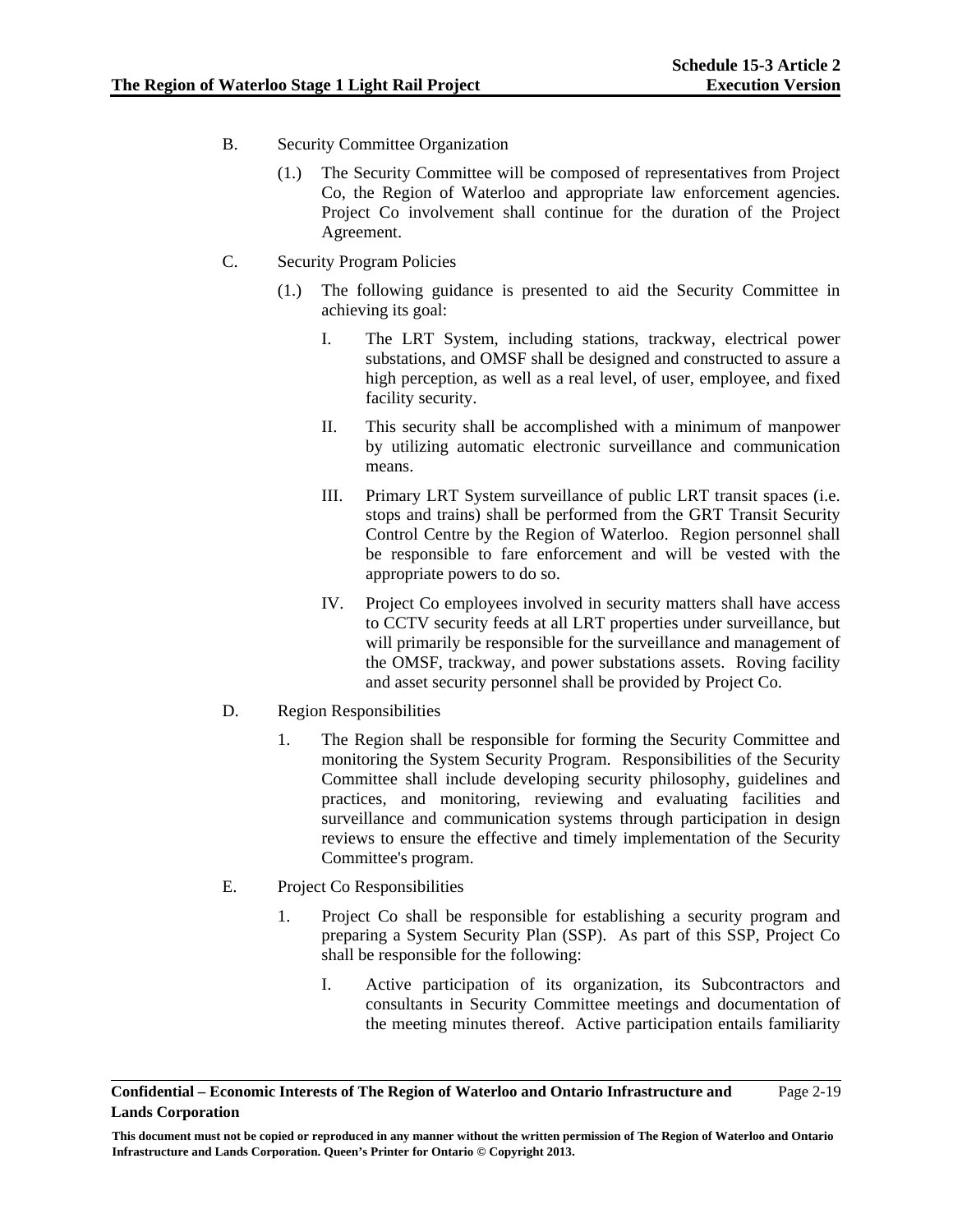with transit industry security practices as related to the LRT System to enable effective and practical recommendations and critiques.

- II. Development and documentation of standard security operating rules and procedures consistent with the Security Committee's guidelines for application when the LRT System goes into revenue service.
- III. Development and documentation of field operations phase procedures consistent with the Security Committee's guidelines.
- IV. Implementation of Security Committee's guidelines in the detailed design of the surveillance and communication systems.
- V. Preparation of progress and status reports.
- F. Third Party Coordination
	- 1. Project Co and the Security Committee shall coordinate with the Region, City of Kitchener, City of Waterloo, Grand River Transit Security, and Third Party Utilities, as necessary. Each will be active participants in the Security Committee. Their participation will include input regarding the crime and vandalism problems relatable to the systems equipment, stations, trackway, substations, and OMSF and judgments on planning and design of these facilities to reduce the security risks.
- G. Security Plan Schedule
	- 1. Activities comprising the Security Plan shall be scheduled to coordinate with the overall operation schedule and Project Co shall consider and address security issues vehicles and facilities.
- H. Program Audits
	- 1. The Region reserves the right to conduct independent audits of Project Co's program to determine compliance with security considerations.
- I. Progress and Status Reports
	- 1. Project Co shall report on security activity in its Monthly Progress Reports.
- J. Access Management and Control Plan
	- 1. Project Co shall provide an Access Management and Control Plan which will be directed towards controlling access to restricted areas, both during the System's pre-revenue testing and training as well as revenue service. Project Co shall submit the Access Management and Control Plan to the Region for approval within one hundred twenty (120) calendar days after the commencement of Phase 1. This plan shall contain at a minimum the following:
		- I. A preliminary breakdown of the LRT System equipment and areas requiring secured access.
		- II. The structure for organizing the types and numbers of accesscontrolled locks to be used in the LRT System.

#### **Confidential – Economic Interests of The Region of Waterloo and Ontario Infrastructure and Lands Corporation**  Page 2-20